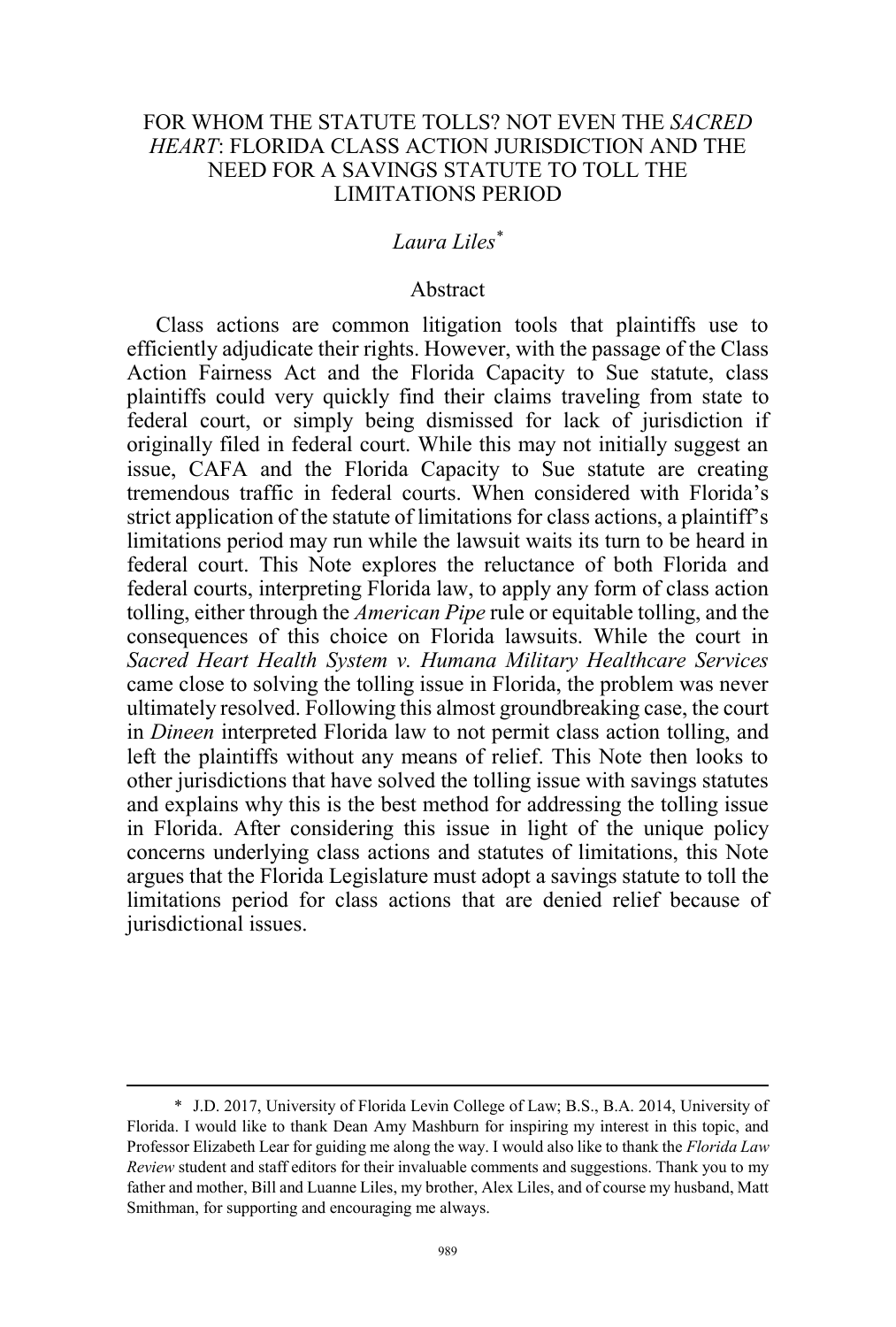|     |                                                  | .990 |
|-----|--------------------------------------------------|------|
| L.  | THE CLASS ACTION FAIRNESS ACT OF 2005            |      |
|     | AND EXPANDED FEDERAL JURISDICTION992             |      |
|     | The Class Action and Expansion of<br>A.          |      |
|     | B.                                               |      |
|     | C. Florida's Furtherance of CAFA Policy Goals996 |      |
| П.  | CONSEQUENCES OF FILING IN THE WRONG FORUM 997    |      |
|     | A. American Pipe and Its Progeny: The            |      |
|     |                                                  |      |
|     | В.                                               |      |
|     | The Florida Tolling Statute and<br>1.            |      |
|     |                                                  |      |
|     | 2.                                               |      |
|     | 3 <sub>1</sub>                                   |      |
|     | 4.                                               |      |
| Ш.  | <b>TOLLING SOLUTIONS: AN ANALYSIS OF</b>         |      |
|     |                                                  |      |
| IV. |                                                  |      |
|     |                                                  |      |

## **INTRODUCTION**

With the passage of the Class Action Fairness Act of 2005 (CAFA),<sup>1</sup> federal jurisdiction for class actions greatly expanded. However, even before CAFA, class actions frequently made their way to federal court, through either diversity or federal question jurisdiction. In response to the expansive federal jurisdiction created by CAFA, some states, like Florida, took action and created legislation to narrow the scope of claims permitted as class actions in Florida state courts.<sup>2</sup> Plaintiffs were therefore paradoxically found filing their class actions initially in federal court by satisfying the requirements of  $\S$  1332(d)(3) or (4),<sup>3</sup> or by simply filing initially in state court, then being removed to federal court due to

 <sup>1.</sup> Pub. L. No. 109-2, 119 Stat. 4 (codified as amended in scattered sections of 28 U.S.C.).

<sup>2. 2006</sup> Fla. Laws 1419 (codified as amended at FLA. STAT. § 768.734 (2016)).

<sup>3. 28</sup> U.S.C. § 1332 (d)(3)–(4) (2012).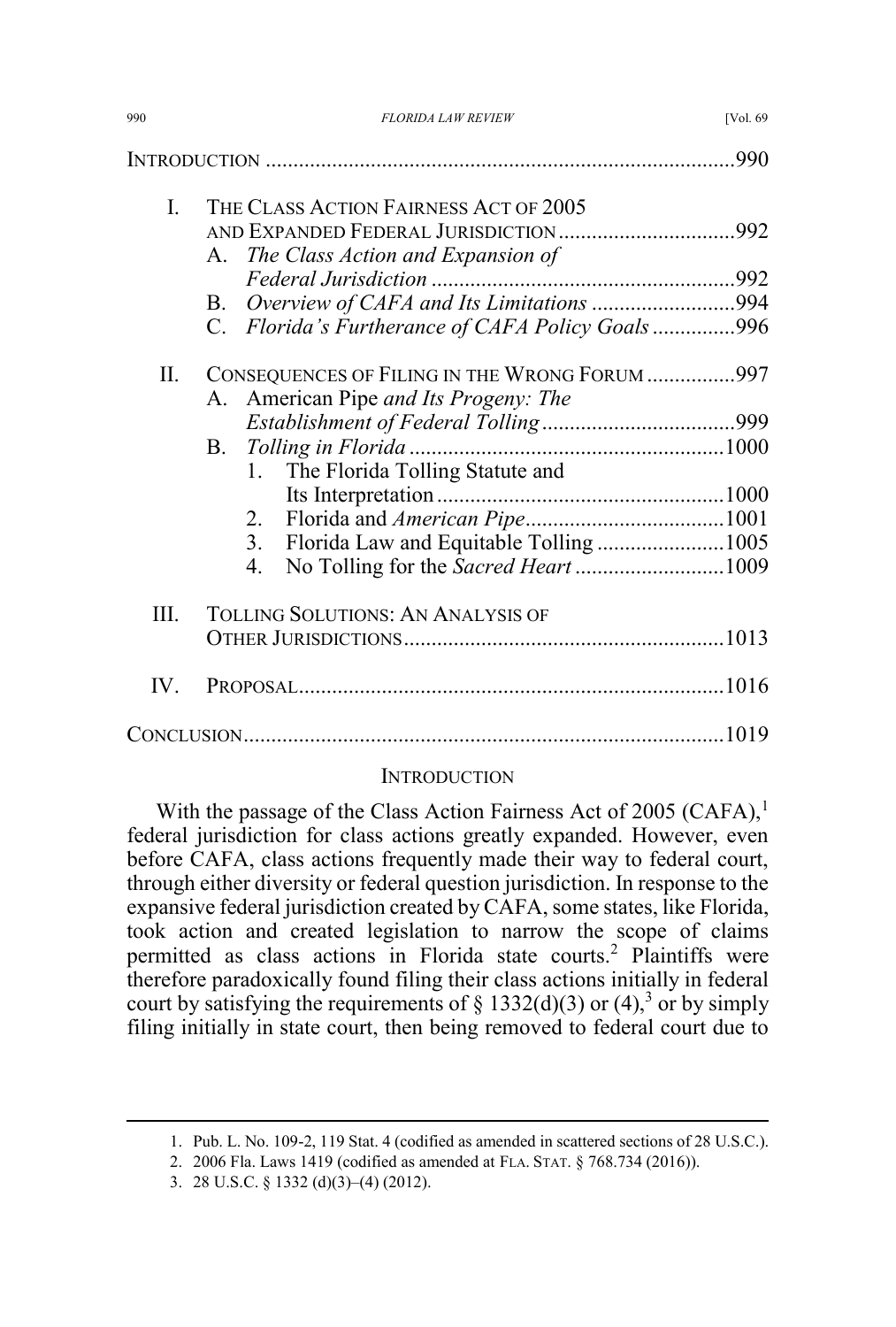the CAFA revised removal statute,<sup>4</sup> and dismissed or remanded back to state court.<sup>5</sup>

Whether we are examining a class of plaintiffs in either category, the issue discussed in this Note becomes pressing—what happens to the rights of class members when their class action is either dismissed completely or remanded to state court, and the statute of limitations has run by the time the plaintiffs attempt to re-file? Because these class members deserve to have their substantive claims heard and their rights adjudicated, it seems logical that courts would toll the limitations period during this time. While federal courts have adopted this interpretation of tolling in *American Pipe & Construction Co. v. Utah*<sup>6</sup> and its progeny,<sup>7</sup> this is not the established law in some jurisdictions, including Florida. Not only did Florida courts reject *American Pipe*, <sup>8</sup> but they have also rejected equitable tolling,<sup>9</sup> thus essentially denying relief for a class in this situation. The Florida Legislature has also chosen not to enact a savings statute.

This Note proposes a solution to this problem in the form of suggested Florida legislation, which mirrors the legislation of other states that have adopted savings statutes for class actions like those discussed herein. Part I discusses the important policy considerations underlying the class action lawsuit. It then provides a comprehensive overview of CAFA and discusses the consequences that this statute has had on expanding federal jurisdiction for class actions. Part I then discusses Florida's own statute governing class action jurisdiction in federal courts, and analyzes its effect, in conjunction with CAFA, on class action jurisdiction.

Part II presents a hypothetical situation to begin the analysis of what happens to the limitations period upon a determination of improper jurisdiction. Part II then engages in a brief analysis of *American Pipe* and its progeny, to identify the existence of federal class action tolling. Within Part II, this Note then delves into a discussion of Florida law concerning tolling. In doing so, this section begins with an analysis of the Florida tolling statute.<sup>10</sup> This Note then examines Florida case law interpreting and rejecting *American Pipe*. Equitable tolling is identified as a potential

 <sup>4. 28</sup> U.S.C. § 1453.

<sup>5.</sup> *See, e.g.*, Jeffrey L. Roether, Note, *Interpreting Congressional Silence: CAFA's Jurisdictional Burden of Proof in Post-Removal Remand Proceedings*, 75 FORDHAM L. REV. 2745, 2783 (citing Evans v. Walter Indus., Inc., 449 F.3d 1159, 1165 (11th Cir. 2006)).

<sup>6. 414</sup> U.S. 538 (1974).

<sup>7.</sup> *See, e.g.*, Crown, Cork & Seal Co. v. Parker, 462 U.S. 345 (1983).

<sup>8.</sup> *See* Becnel v. Deutsche Bank, AG, 507 Fed. App'x 71, 73 (2d Cir. 2013) (citing FLA. STAT. § 95.051(2) (2012)) (determining that "Florida does not allow tolling during the pendency of class action lawsuits no matter where they are filed").

<sup>9.</sup> *See, e.g.*, HCA Health Servs. of Fla., Inc. v. Hillman, 906 So. 2d 1094, 1098–99 (Fla. Dist. Ct. App. 2004).

<sup>10.</sup> FLA. STAT. § 95.051.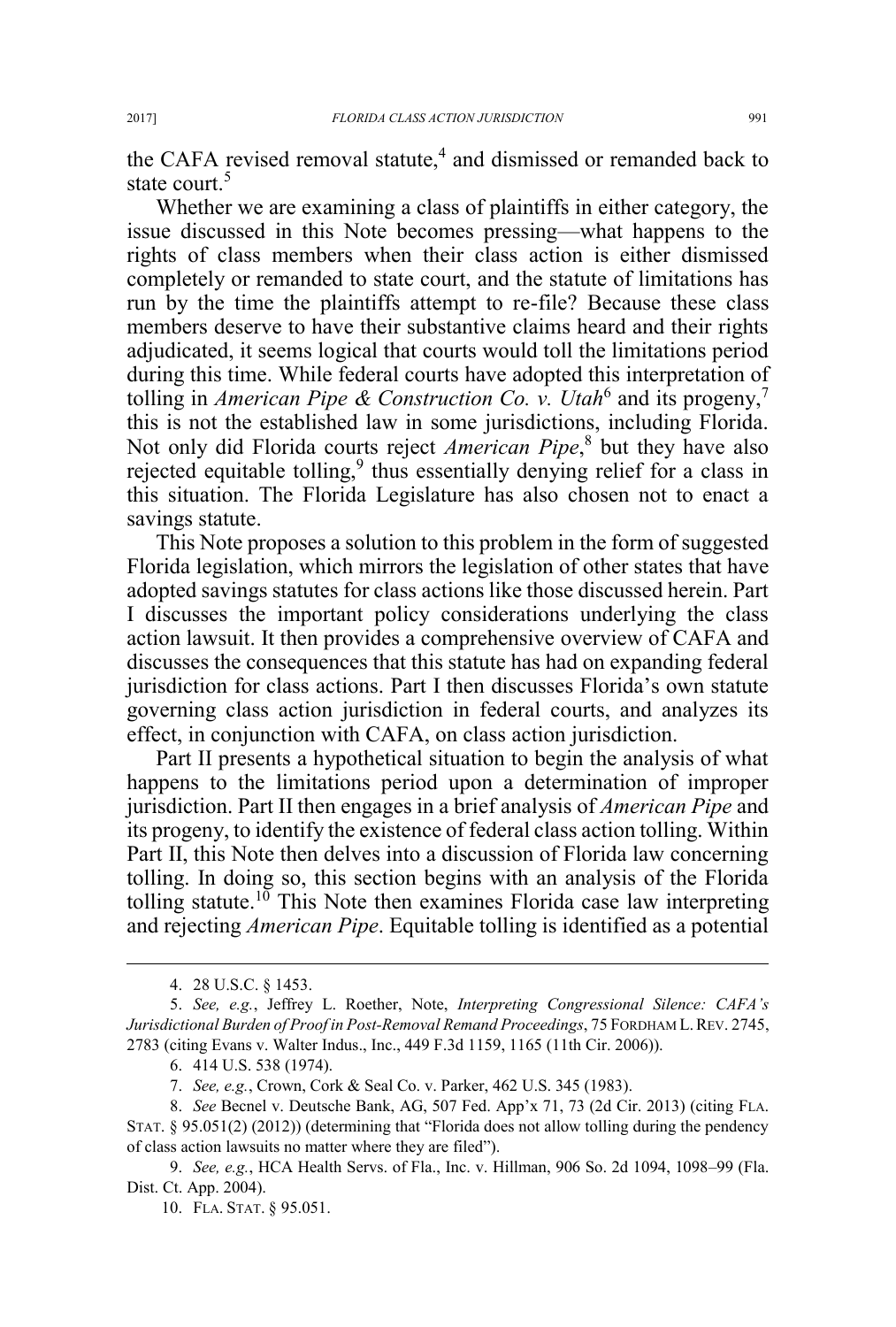solution to the statute of limitations issue, and its rejection in Florida is discussed. Part II concludes with an analysis of *Sacred Heart*, a Florida case that almost altered Florida's long history of rejecting limitations tolling, except in the specific instances specified in the Florida tolling statute.

Part III engages in an analysis of several different jurisdictions that have enacted savings statutes to allow for tolling of the statutes of limitations. Finally, Part IV urges the Florida Legislature to adopt a savings statute, similar to the one proposed by this Note, to remedy the problem of class action tolling in Florida. With the increased likelihood that class action plaintiffs will be left without remedy after their lawsuit is denied jurisdiction, Florida's adoption of a savings statute would ensure that the effects of CAFA and the Florida class action statute do not strip class plaintiffs of their viable claims merely on procedural grounds.

# I. THE CLASS ACTION FAIRNESS ACT OF 2005 AND EXPANDED FEDERAL JURISDICTION

As a vehicle to vindicate the rights of many at once, the class action lawsuit has proven itself to be an extremely useful tool in the American justice system. However, such positive results have not come without complications, including the sometimes illusory nature of true adjudication of class members' rights. This portion of the Note will begin by briefly addressing the role of the class action lawsuit, the effects that CAFA has had on its use and function within federal courts, and Florida's legislation furthering CAFA's goals.

### A. *The Class Action and Expansion of Federal Jurisdiction*

With the protection of public rights in mind, class actions were formed to "enable those with small claims for whom individual litigation would be economically irrational to band together in group litigation against a common adversary."<sup>11</sup> Proponents of class action lawsuits argue that they allow consolidation of claims, which decreases the plaintiffs' time in court and expense.<sup>12</sup> Therefore, in instances where an individual plaintiff alone could not justify the expense of bringing a lawsuit, the class action gives this individual the opportunity to seek justice.<sup>13</sup> However, this positive notion of the class action also reveals one of its flaws, in that the increased ability of plaintiffs to bring their lawsuits through the class

 <sup>11.</sup> Nan S. Ellis, *The Class Action Fairness Act of 2005: The Story Behind the Statute*, 35 J. LEGIS. 76, 76 (2009) (quoting Stephen B. Burbank, *The Class Action Fairness Act of 2005 in Historical Context: A Preliminary View*, 156 U. PA. L. REV. 1439, 1487 (2008)).

<sup>12.</sup> *Id.*

<sup>13.</sup> *See id.*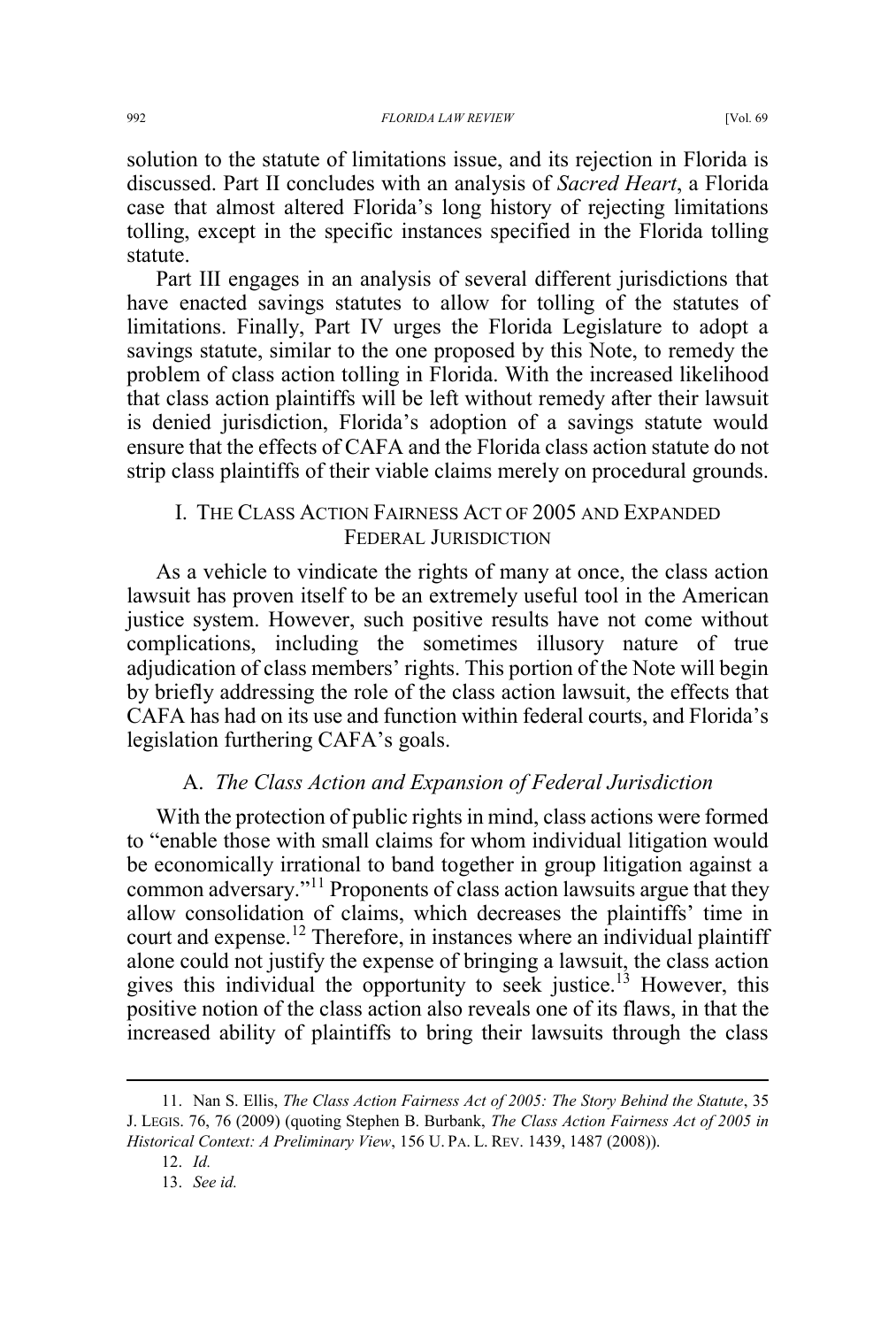action has contributed to the greatly increased number of lawsuits filed.<sup>14</sup> While opponents criticize the increased filing for various reasons,  $15$  it is important to note that for the purposes of this Note, this initial influx in filing represents the beginning of the issue, which was only complicated by CAFA.

After February 18, 2005, when CAFA was signed into  $law<sub>16</sub>$  even greater opportunities were created to increase class action filing. In fact, following Congress's expansion of federal jurisdiction for class actions meeting minimal diversity and over five million dollars in controversy, CAFA has been labeled as a "Class Action Federalization Act."<sup>17</sup> Accordingly, the Legislature insists that CAFA was intended to accomplish three goals: (1) to expand federal diversity jurisdiction for class actions; (2) to facilitate the removal of class actions from state to federal court; and (3) to alter federal procedures for settling class actions.<sup>18</sup> Because of the need to keep state court judges from certifying truly nationwide class actions where they believe a federal judge would not, $^{19}$  as well as the increased objectivity desired for class certification issues, which many believe better comes from federal judges with more institutional experience in handling such lawsuits,  $20^\circ$  CAFA emerged as federal legislation to solve these issues.

16. Linda Pissott Reig et al., *The Class Action Fairness Act of 2005: Overview, Historical Perspective, and Settlement Requirements*, 40 TORT TRIAL & INS. PRAC. L.J. 1087, 1087 (2005).

17. Alexandra D. Lahav, *The Law and Large Numbers: Preserving Adjudication in Complex Litigation*, 59 FLA. L. REV. 383, 416 (2007). When considered in light of other recent federal legislation, such as the Multiparty Multiforum Trial Jurisdiction Act of 2002, tort reform is likely also a driving factor in increasing federal jurisdiction for class action lawsuits, "based on the assumption that federal courts will be less sympathetic to mass tort and innovative tort claims than the state courts." *Id.* However, for the purposes of this Note, it is important to simply appreciate the vast increase in federal jurisdiction for these claims, which certainly plays a role in backing up the federal court system.

18. Reig, *supra* note 16, at 1087; *see also* Mallory A Gitt, Comment, *Removal Jurisdiction over Mass Actions*, 90 WASH. L. REV. 453, 468 (2015) (listing Congress's three primary goals to give federal courts control over more aggregate litigation as "[1] to assure fair and prompt recoveries for class members with legitimate claims; [2] to restore the intent of the Framers by expanding federal jurisdiction over inter-state class actions; and [3] to benefit society by encouraging innovation and lowering consumer prices" (quoting S. REP. NO. 109-14, at 30  $(2005))$ ).

20. *See id.*

 <sup>14.</sup> *See id.* (describing this increase in filing as a "skyrocketing number").

<sup>15.</sup> While this Note is not intended to explore the vast policy implications and concerns of the class action lawsuit, it should be further noted that the small amount that each plaintiff individually often has at stake in the lawsuit gives rise to concerns about disproportional lawyer gain. *Id.* (citing John H. Beisner et al., *Class Action "Cops": Public Servants or Private Entrepreneurs?*, 57 STAN. L. REV. 1441, 1442 (2005) (describing this gain as a "money generator" for lawyers)).

<sup>19.</sup> *See* Reig et al., *supra* note 16, at 1088.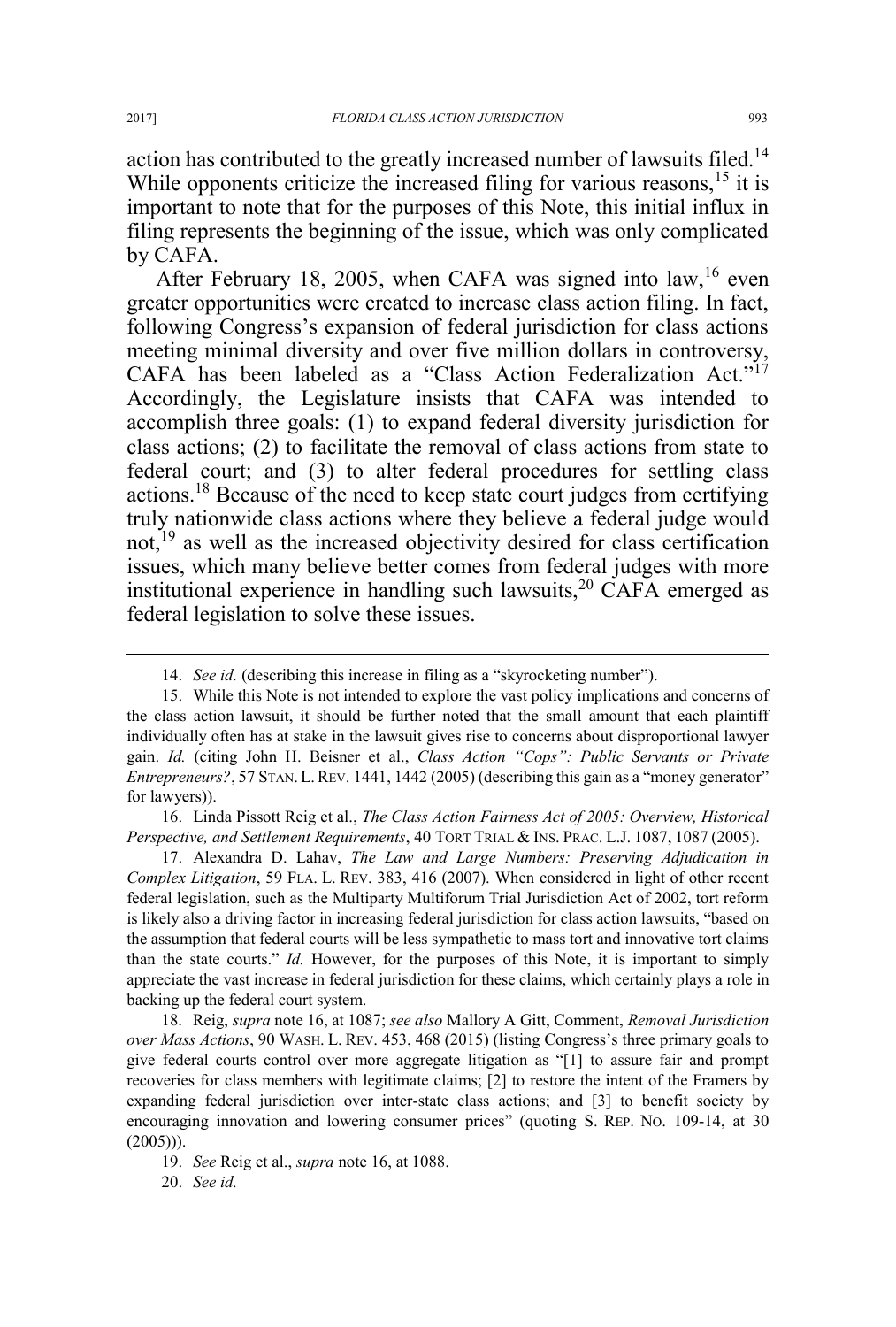#### 994 *FLORIDA LAW REVIEW* [Vol. 69

# B. *Overview of CAFA and Its Limitations*

CAFA contains nine sections, two of which constitute the table of contents and legislative intent, and four of which constitute enactment and housekeeping matters.<sup>21</sup> Sections three, four, and five are the substantive provisions of the Act, which accomplish the three goals discussed above.<sup>22</sup> Plaintiffs involved in a class action are now able to bypass the previous requirements of complete diversity and \$75,000 per individual claim<sup>23</sup> and instead satisfy the diversity requirement to obtain original jurisdiction in the federal court with an aggregate amount in controversy of five million dollars or more,<sup>24</sup> so long as any member of the class of plaintiffs is a citizen of a state or foreign country different from that of any defendant.<sup>25</sup>

Amidst such a seemingly hospitable environment created by CAFA for classes to file in federal court, the federal Diversity of Citizenship statute still provides the court with many ways to decline jurisdiction and either dismiss the claim or remand it back to state court. Sections 1332(d)(3)<sup>26</sup> and (4)<sup>27</sup> are responsible for these jurisdictional limitations. Subsection (d)(3) provides that, "in the interests of justice and looking at the totality of the circumstances," a district court can decline to exercise jurisdiction established by  $\S$  1332(d)(2) over a class action "in which greater than one-third but less than two-thirds of the members of all proposed plaintiff classes in the aggregate and the primary defendants are citizens of the State in which the action was originally filed based on consideration of  $28$  subsections (A)–(F).<sup>29</sup>

- 24. 28 U.S.C. § 1332(d)(2).
- 25. *Id.* § 1332(d)(2)(A)–(C).
- 26. *Id.* § 1332(d)(3).
- 27. *Id.* § 1332(d)(4).
- 28. *Id.* § 1332(d)(3).

29. *Id.* § 1332(d)(3)(A)–(F) ("(A) whether the claims asserted involve matters of national or interstate interest; (B) whether the claims asserted will be governed by laws of the State in which the action was originally filed or by the law of other States; (C) whether the class action has been pleaded in a manner that seeks to avoid Federal jurisdiction; (D) whether the action was brought in a forum with a distinct nexus with the class members, the alleged harm, or the defendants; (E) whether the number of citizens of the State in which the action was originally filed in all proposed plaintiff classes in the aggregate is substantially larger than the number of citizens from any other State, and the citizenship of the other members of the proposed class is dispersed among a substantial number of States; and (F) whether, during the 3-year period preceding the filing of that class action, 1 or more other class actions asserting the same or similar claims on behalf of the same or other persons have been filed.").

 <sup>21.</sup> *Id.*

<sup>22.</sup> *See* 28 U.S.C. § 1332(d) (2012) (expanding diversity jurisdiction); *see also id.* § 1453 (allowing class actions to more easily reach federal court by eliminating obstacles); *id.* §§ 1711– 15 (adding further procedures to ensure fairness in class action settlements).

<sup>23.</sup> *See* Reig et al., *supra* note 16, at 1089.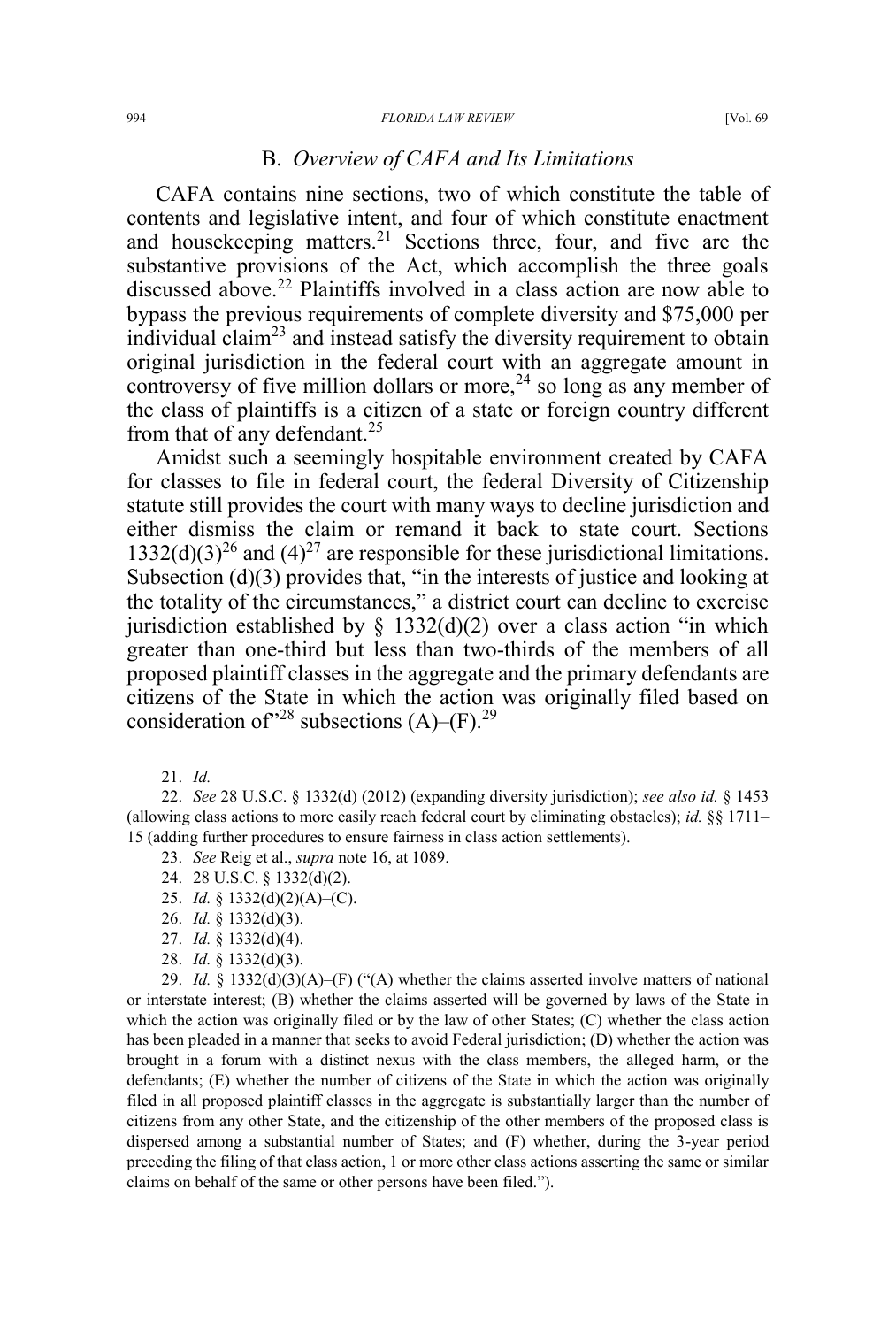Subsection (d)(4) also allows federal courts to decline to exercise jurisdiction established by paragraph 2 over a class action in which three elements are satisfied, in addition to the provisions following these elements: (1) "greater than two-thirds of the members of all proposed plaintiff classes in the aggregate are citizens of the State in which the action was originally filed<sup>", 30</sup> $(2)$  at least one defendant is one from whom the class members seek significant relief, $31$  "whose alleged conduct forms a significant basis for the claims asserted by the proposed plaintiff class"<sup>32</sup> and "who is a citizen of the State in which the action was originally filed"; $33$  and (3) that the principal injuries from the alleged conduct must have occurred in the state in which the action was filed,  $34$ and that "no other class action has been filed asserting the same or similar factual allegations against any of the defendants" on behalf of the same or similar class during the three year period before the action in question was filed.<sup>35</sup> The final provision limiting federal diversity jurisdiction provides that jurisdiction will be declined if two-thirds or more of the plaintiff class members and the primary defendants "are citizens of the State in which the action was originally filed."<sup>36</sup> Therefore, under these provisions, if a class desires to ensure that its lawsuit will remain in state court, it must limit its class definition to the forum state and sue forumstate defendants.<sup>37</sup>

CAFA also increases federal class action traffic by making the removal of lawsuits to federal court easier than it was before the Act. The federal removal of class actions statute<sup>38</sup> eliminates the previous ban on diversity removal for class actions if any defendant is a forum-state citizen, does not require all defendants to join the notice of removal, and eliminates the one-year removal requirement.<sup>39</sup> Because removal is the means by which many defendants will take the class action to federal court, it follows from the policy concerns of CAFA that this statute be liberal.

- 32. *Id.* § 1332(d)(4)(A)(i)(II)(bb).
- 33. *Id.* § 1332(d)(4)(A)(i)(II)(cc).
- 34. *Id.* § 1332(d)(4)(A)(i)(III).
- 35. *Id.* § 1332(d)(4)(A)(i)–(ii).
- 36. *Id.* § 1332(d)(4)(B).
- 37. *See* Reig et al., *supra* note 16, at 1089.
- 38. 28 U.S.C. § 1453(b).

39. *Id.*; *see* Reig et al., *supra* note 16, at 1090. Subsection (c)(1) of the statute also allows for appellate review of a district court's order on a motion to remand the class action to the state court from which it was removed, as long as the application is made to the appellate court within ten days after the order was entered. 28 U.S.C.  $\S$  1453(c)(1).

 <sup>30.</sup> *Id.* § 1332(d)(4)(A)(i)(I).

<sup>31.</sup> *Id.* § 1332(d)(4)(A)(i)(II)(aa).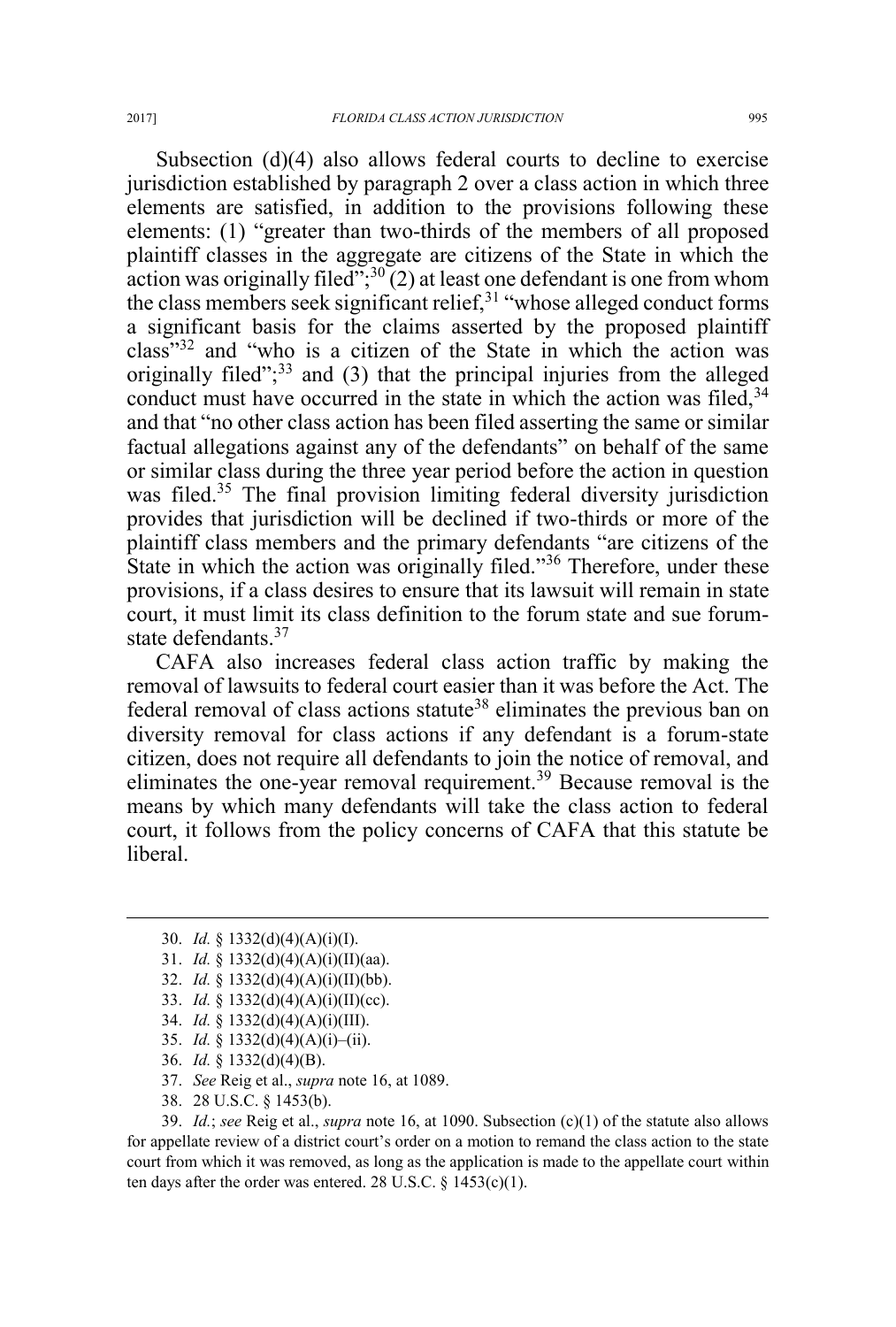#### 996 *FLORIDA LAW REVIEW* [Vol. 69

## C. *Florida's Furtherance of CAFA Policy Goals*

Soon after CAFA was enacted, Florida followed its lead<sup>40</sup> and enacted the Capacity to Sue statute,  $41 \times 10^{-4}$  which would narrow the scope of permissible class action claims filed in Florida state courts.<sup>42</sup> Before this statute was enacted, class membership for class action lawsuits filed in Florida state courts was not limited to Florida residents.<sup>43</sup> Now, class membership for lawsuits filed in a state court is exclusively limited to Florida residents.<sup>44</sup> Although this new requirement contains several narrow exceptions, $45$  the new law greatly reduces the ability of class plaintiffs to bring their claims in Florida state court. The statute also imposes another restriction<sup>46</sup> on Florida claimants who wish to maintain a class action seeking statutory penalties with respect to motor vehicle licenses, $47$  consumer protection, $48$  retail installment sales, $49$  and motor vehicle lease disclosure<sup>50</sup>: If claimants wishing to keep their class action in Florida are unable to show actual loss of a compensatory value resulting from the alleged statutory violation, the claim will be unable to survive in Florida. $51$ 

43. *See id.* However, even before 2006, Florida courts sometimes imposed their own restrictions on class membership. *Id.*; *see, e.g.*, R.J. Reynolds Tobacco Co. v. Engle, 672 So. 2d 39, 42 (Fla. Dist. Ct. App. 1996) (modifying the trial court's decision to certify a nationwide class of over one million members to limit the class to only Florida residents, as class certification here would have overwhelmed the state court resources and been completely unmanageable).

44. FLA. STAT. § 768.734(1)(a).

45. *Id.* § 768.734(1)(b)(1) (stating that a Florida court can implement this exception for a plaintiff whose claim is recognized within the claimant's state of residence and not time-barred, and "whose rights cannot be asserted because the claimant's state of residence lacks personal jurisdiction over the defendant or defendants"). The statute also provides an additional exception that "the claimant class may include nonresidents if the conduct giving rise to the claim occurred in or emanated from this state." *Id.* § 768.734(1)(b)(2).

46. *Id.* § 768.734(2). However, the statute does not include a requirement for nonmonetary claimants to prove actual damages. *See* Rapprich & Harne, *supra* note 42, at 9.

47. FLA. STAT. §§ 320.01–.95 (2016).

51. *See* Rapprich & Harne, *supra* note 42, at 9.

 <sup>40.</sup> *See* Adam Feit, *Tort Reform, One State at a Time: Recent Developments in Class Actions and Complex Litigation in New York, Illinois, Texas, and Florida*, 41 LOY. L.A. L. REV. 899, 958 (2008) (stating that the new Florida law "certainly complements CAFA and the national trend toward removing cases of national importance to federal courts").

<sup>41. 2006</sup> Fla. Laws 1419 (codified as amended at FLA. STAT. § 768.734 (2016)).

<sup>42.</sup> Francis X. Rapprich III & Christopher M. Harne, *Cutting Classes: Florida Tightens Its Restrictions on Class Action Lawsuits*, FLA. B.J., Mar. 2007, at 9, 9 (describing the Act as potentially the most dramatic foray of the state legislature into the regulation of class action lawsuits).

<sup>48.</sup> FLA. STAT. §§ 501.001–.997 (2016).

<sup>49.</sup> FLA. STAT. §§ 520.01–.999 (2016).

<sup>50.</sup> FLA. STAT. §§ 521.001–.006 (2016).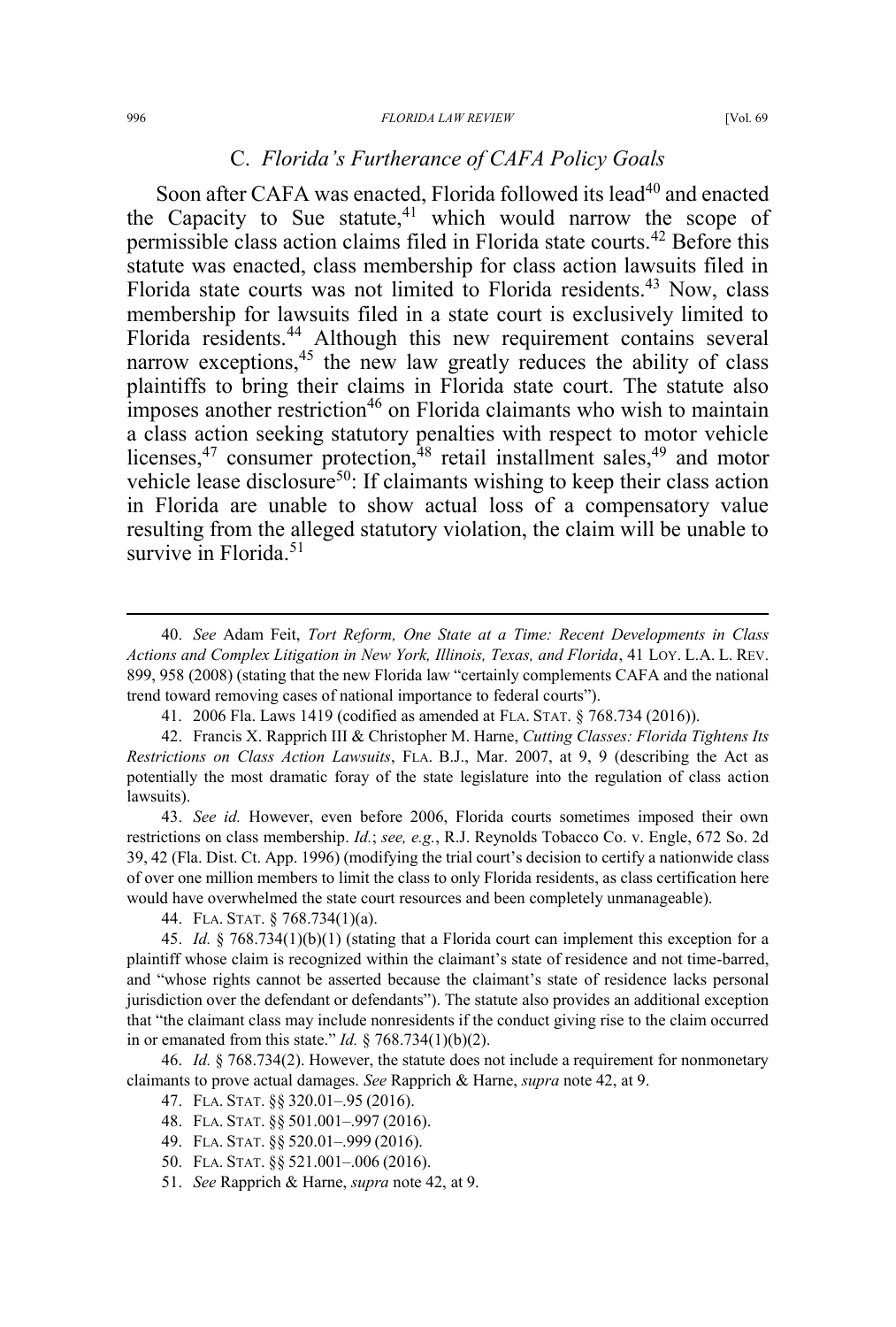As predicted,<sup>52</sup> the Florida statute has had a great impact on sending class action lawsuits to federal court, especially when considered with CAFA.<sup>53</sup> While these "castaway plaintiffs"<sup>54</sup> could attempt to bring their lawsuit in their home state, assuming they could obtain personal jurisdiction over the defendant,  $55$  it remains likely that CAFA's lenient diversity and removal statutes would easily permit the class action to be either successfully filed in federal court first, assuming the plaintiffs' attorney is aware of the strict Florida legislation, or simply be removed to federal court after originally being filed in a Florida state court. It is therefore imperative for the class members' attorney to make a strategic decision about where to originally file the class action, because, as this Note will further discuss, an incorrect decision could be fatal for the lawsuit.

### II. CONSEQUENCES OF FILING IN THE WRONG FORUM

To begin, it is beneficial to further develop the issue with a hypothetical situation. Assume a class of 100 plaintiffs, most of whom are Florida residents, obtain a lawyer to represent the class in a lawsuit against Defendant X, who is a corporation with a national presence. While Defendant X is not incorporated in Florida, it maintains several substantial places of business within Florida. However, as with many Florida dwellers, it is not entirely clear whether each class member is actually domiciled in Florida permanently (many of the class members maintain vacation homes in Florida, yet some are not residents of Florida). While the residency complications presented here might resemble a convoluted law school civil procedure exam, it is important to appreciate the complex decisions Florida lawyers face when selecting a forum. If the lawyer believes that the amount in controversy exceeds five million dollars in the aggregate and the corporation can be considered a resident of the state in which it is incorporated (not Florida), diversity jurisdiction could be established under CAFA, because there are at least  $100$  class members.<sup>56</sup> However, if the claim brought by plaintiffs includes a nonfederal question, the lawyer may have doubts about successfully obtaining diversity jurisdiction under § 1332.

 <sup>52.</sup> *See, e.g.*, Feit, *supra* note 40, at 958 (predicting that the new law would "certainly reduce the number of complex class actions involving large numbers of nonresidents"); Rapprich & Harne, *supra* note 42, at 9 (stating that the law "could drastically reduce the size and number of class action claims brought in Florida state courts").

<sup>53.</sup> Feit, *supra* note 40, at 958 (stating that the new Florida law "certainly complements CAFA and the national trend toward removing cases of national importance to federal courts").

<sup>54.</sup> Rapprich & Harne, *supra* note 42, at 12.

<sup>55.</sup> *See id.* at 9.

<sup>56</sup> *See* 28 U.S.C. § 1332(d)(2)(A) (2016).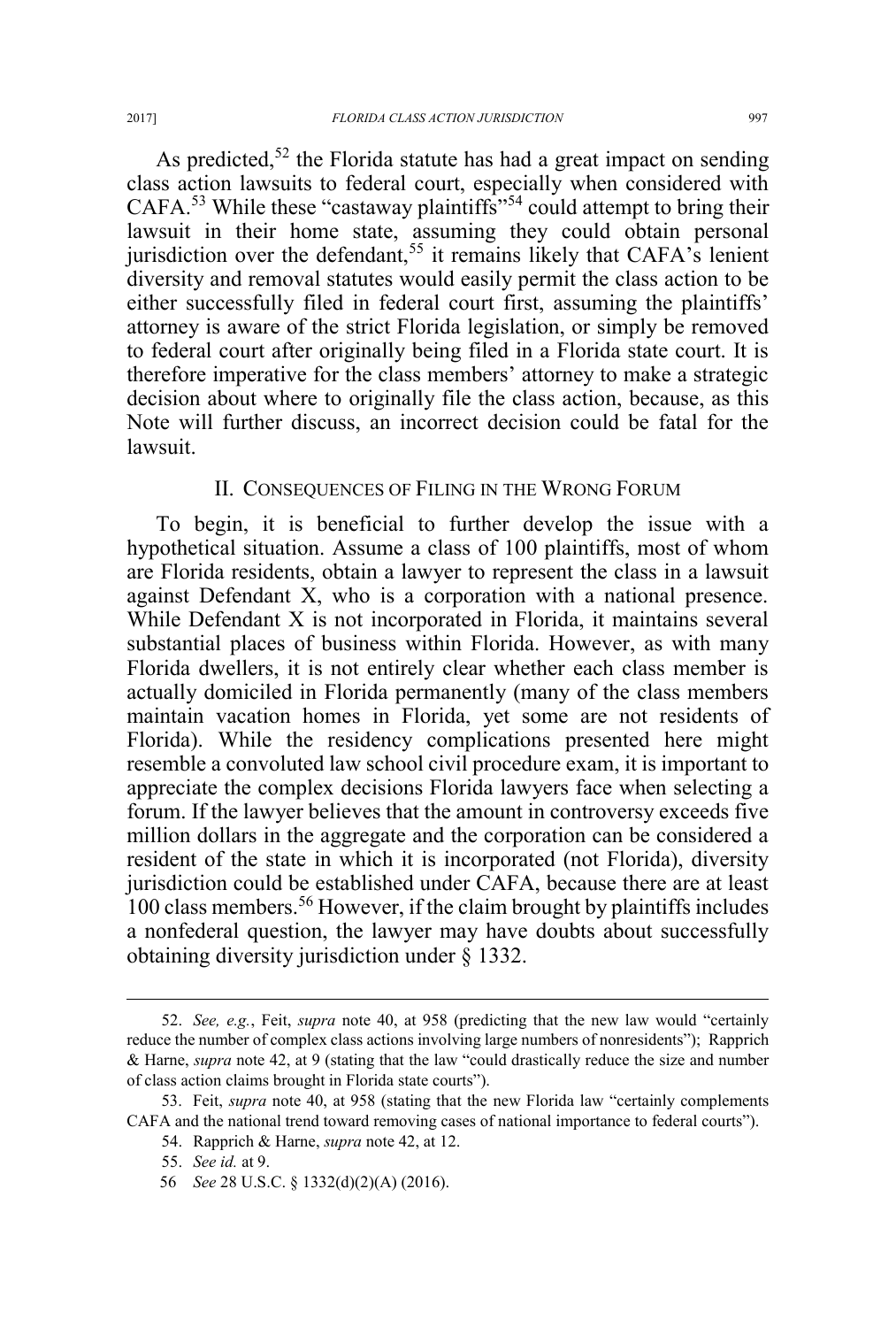Additionally, even if the lawyer believes he can successfully satisfy the three requirements of CAFA, he still must consider the limitations established in paragraphs 3 and 4 of  $\S$  1332(d).<sup>57</sup> Although CAFA's expansion of diversity jurisdiction has increased the likelihood that this lawsuit can successfully satisfy the diversity requirement for federal jurisdiction, the district court still retains many possible avenues through which it can either dismiss the lawsuit or remand it back to a Florida state court.

Perhaps, after considering these possibilities, the lawyer determines that it is more likely that a Florida state court is the proper forum in which to file the class action. In this case, he must be wary of Florida's limitations on the ability of a plaintiff to file a class action in a Florida state court.<sup>58</sup> If the lawyer determines that Florida Statutes  $\S 768.734$  will not inhibit his ability to file, and the issue concerns a nonfederal question, perhaps the Florida court will have proper jurisdiction. However, if this occurs, it is usually likely that Defendant X will work to remove the lawsuit to federal court. Fortunately for the defendant, CAFA has made this easier, as previously discussed.<sup>59</sup> Therefore, the class could very well find its way to federal court anyway, despite the lawyer's initial deliberations. The possibility always remains that the class action will be remanded back to state court by the district court.

Clearly, such jurisdictional complications present issues with timing, and thus give rise to Defendant X's statutes of limitations defenses. After the class action makes it to federal court (which it likely will, regardless of whether the plaintiffs' attorney originally files it there first), it will have to wait to be heard on a motion to determine jurisdiction. Such waiting period will likely take some time, because of the increased access all class and mass action lawsuits have to federal courts through CAFA. Therefore, upon its initial filing, the statute of limitations period begins to run on the plaintiffs' claim. What will happen if, upon either the Florida court or the district court's determination of improper jurisdiction, the lawsuit is dismissed or remanded, yet the limitations period has run? Will the lawyer have to explain the dismissal to the class as a loss? Or will he have the opportunity to re-file the lawsuit in the proper forum, even though the statute of limitations has run? Unfortunately, for these Florida plaintiffs, the lawsuit will be dead.

 <sup>57.</sup> *See supra* notes 26–36 and accompanying text.

<sup>58.</sup> *See supra* text accompanying notes 40–51.

<sup>59.</sup> *See supra* text accompanying notes 36–37.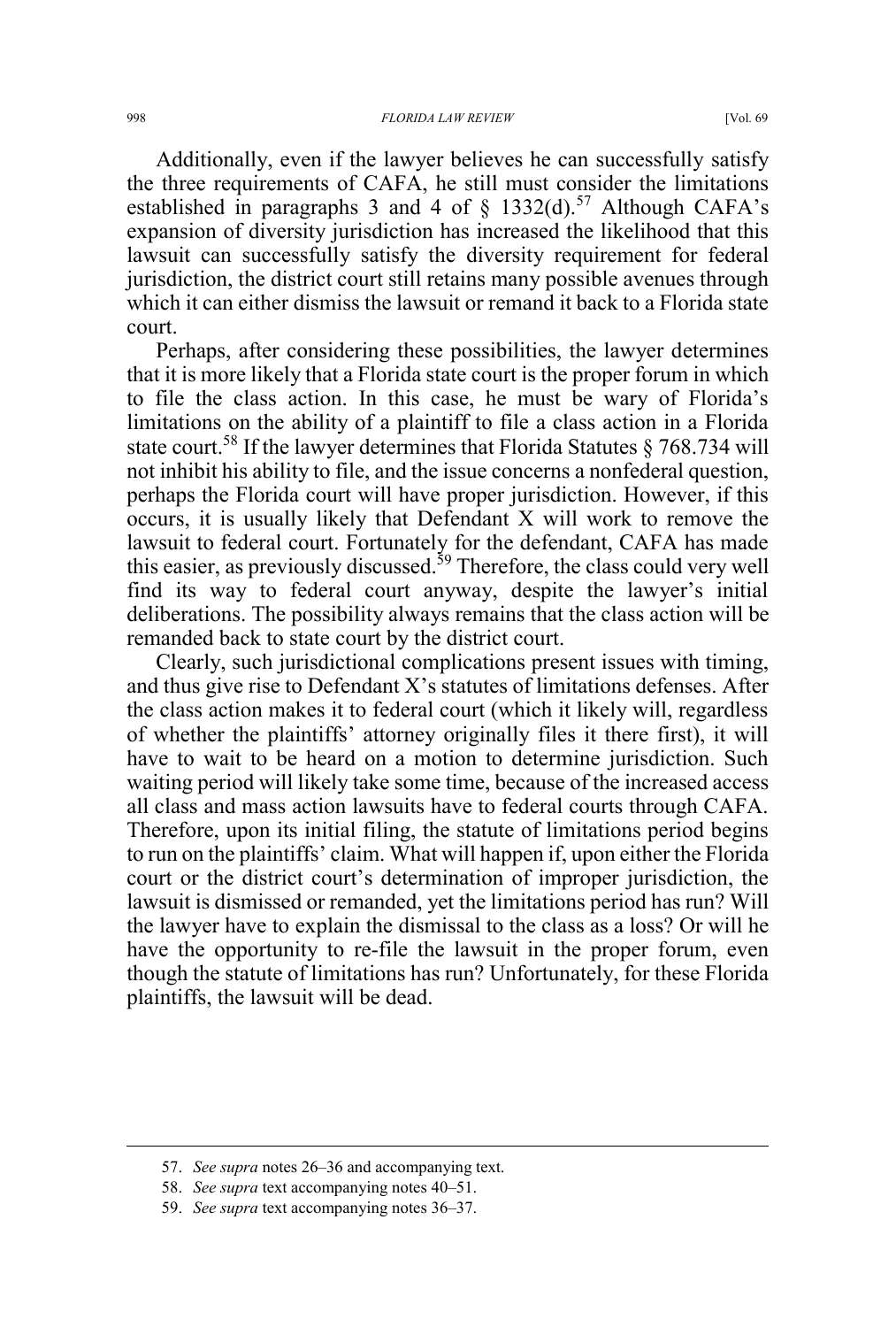# A. American Pipe *and Its Progeny: The Establishment of Federal Tolling*

For the hypothetical class of plaintiffs discussed above, federal courts would permit the limitations period to be suspended and thus allow adjudication of their rights. Before the state and federal cases concerning tolling are considered, it should be noted that for the purpose of this Note, a nuanced analysis of *American Pipe* and its progeny is not entirely necessary, as these cases are explored extensively in thousands of other publications.<sup>60</sup> But to begin a brief survey of these cases, the well-known case that began a trilogy of federal tolling cases is *American Pipe & Construction Co. v. Utah*. <sup>61</sup> In *American Pipe*, the U.S. Supreme Court held that the filing of a class action under Federal Rule 23 would toll the statute of limitations during the pendency of the action.<sup>62</sup> The Court further held that the same tolling standard should be applied where unnamed class members, who were unaware of the proceedings brought initially in their interest, seek to intervene in the action later on.<sup>63</sup>

Only nine years later, the Supreme Court held in *Crown, Cork & Seal Co. v. Parker*<sup>64</sup> that upon denial of class certification, the statute of limitations is tolled when absent members seek to initiate their own, independent lawsuits, rather than intervening in the putative class  $\alpha$  action,<sup>65</sup> thereby expanding the instances in which tolling is applied. Following this decision, the Supreme Court reigned in its willingness to toll with *Chardon v. Fumero Soto*, <sup>66</sup> in holding that *American Pipe* did not actually establish a uniform federal rule of decision mandating suspension, rather than renewal, whenever a federal class action tolls a statute of limitations.<sup>67</sup> These three cases establish the acceptance of class

 <sup>60.</sup> More useful to this Note will be the subsequent analysis of class actions interpreting Florida state law and the *American Pipe* holding. *See* Rhonda Wasserman, *Tolling: The* American Pipe *Tolling Rule and Successive Class Actions*, 58 FLA. L. REV. 803, 805 (2006); *see also* Chardon v. Fumero Soto, 462 U.S. 650 (1983); Mitchell A. Lowenthal & Norman Menachem Feder, *The Impropriety of Class Action Tolling for Mass Tort Statutes of Limitations*, 64 GEO. WASH. L. REV. 532, 533 (1996) (arguing that in the area of mass tort class actions, state courts have been improperly influenced by federal determinations on tolling the statute of limitations); Kathleen L. Cerveny, Note, *Limitation Tolling When Class Status Denied:* Chardon v. Fumero Soto *and Alice in Wonderland*, 60 NOTRE DAME L. REV. 686, 701 (1985).

<sup>61. 441</sup> U.S. 538 (1974); *see* Wasserman, *supra* note 60, at 805 (stating that in *American Pipe*, "the Supreme Court held that the statute of limitations is suspended for the period between the filing of a class action complaint and the denial of a motion to certify the class when, upon denial of class certification for a lack of numerosity, absent class members seek to intervene in the action to press their individual claims").

<sup>62.</sup> *Am. Pipe & Constr. Co.*, 441 U.S. at 550–51.

<sup>63.</sup> *Id.* at 551–52.

<sup>64. 462</sup> U.S. 345 (1983).

<sup>65.</sup> *Id.* at 353–54; *see* Wasserman, *supra* note 60, at 806.

<sup>66. 462</sup> U.S. 650 (1983).

<sup>67.</sup> *Id.* at 662.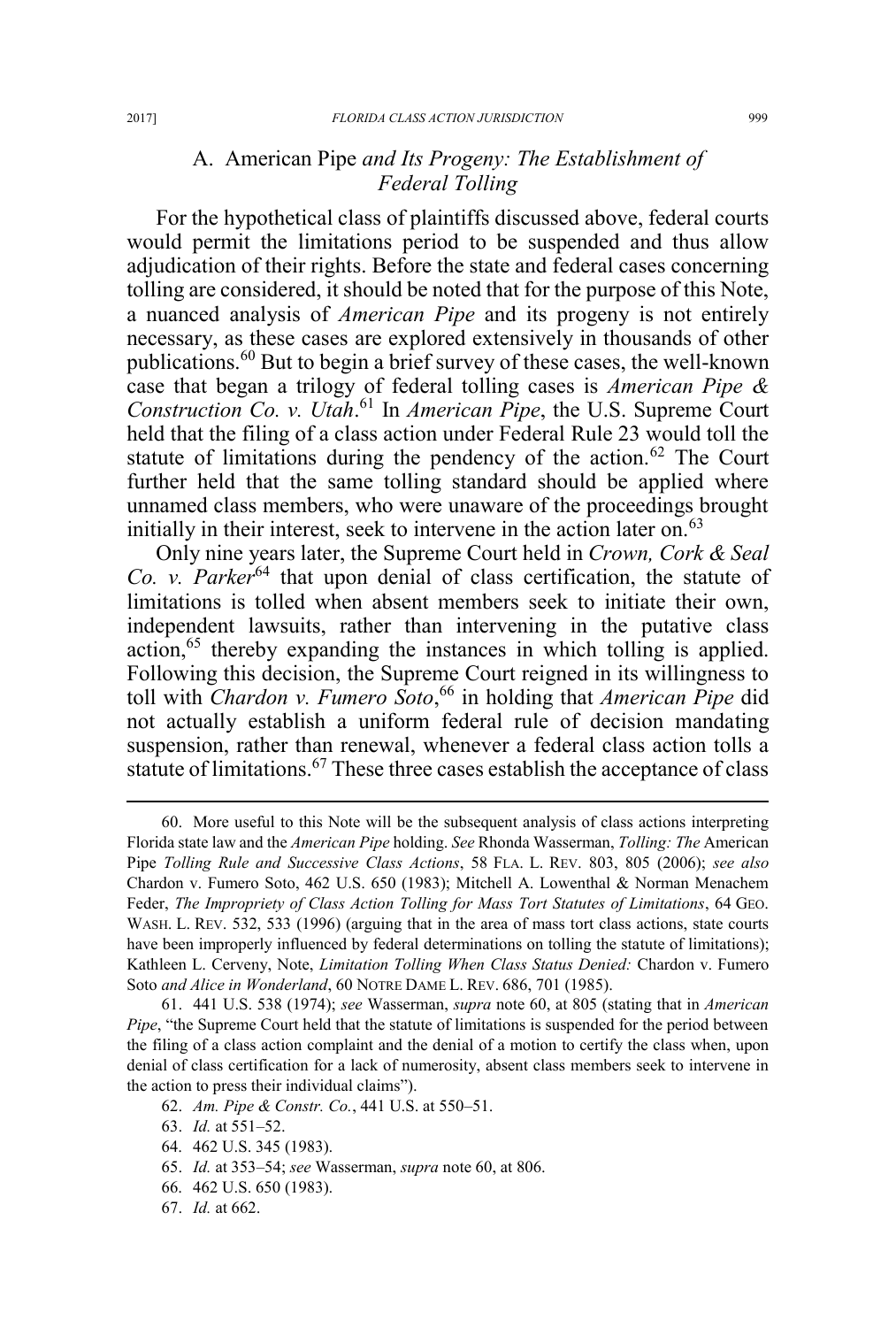action tolling within the federal realm. What follows is an analysis of how this law has been applied by courts interpreting Florida law, the central issue of this Note.

### B. *Tolling in Florida*

While the previously discussed trilogy of case law has helped to clear the issue of when to toll the limitations period for class action lawsuits, it must again be emphasized that these cases involved class actions that were filed in federal court, asserted federal causes of action, and involved federal statutes of limitations. It follows that *American Pipe* is only persuasive for state courts. Therefore, before entertaining a discussion of Florida courts' failure to follow the precedent set forth in *American Pipe*, the Florida tolling statute must be considered.

1. The Florida Tolling Statute and Its Interpretation

The Florida statute defining when statutes of limitations are to be tolled covers any statute of limitations, as delineated by the statute, with some exceptions.<sup>68</sup> The statute provides for tolling in situations where the individual being sued is absent from the state,<sup>69</sup> has used a false name and thus avoided service of process,<sup>70</sup> or has concealed himself so as to avoid service of process.<sup>71</sup> It should be noted that paragraphs (a), (b), and (c) will not apply if service of process or publication can be made to confer jurisdiction in a sufficient manner.<sup>72</sup> Additional situations relating to minors, incapacitated individuals, and monetary or arbitral proceedings provide specific reasons for tolling the limitations period under the statute.<sup>73</sup>

73. The statute permits tolling if the person entitled to sue is adjudicated incapacitated before the cause of action accrued, as long as the action was begun within seven years of the "act, event, or occurrence giving rise to the cause of action." *Id.* § 95.051(1)(d). Likewise, the period is tolled in paternity actions during the time of voluntary payments made by an alleged father, and during any time in which a parent, guardian, or ad litem either does not exist, has an adverse interest to the person entitled to sue, or is himself incapacitated to sue, or for a minor or previously adjudicated incapacitated person entitled to sue. *Id.* § 95.051(1)(e), (i). This section also creates an exception for the statute of limitations for a medical malpractice claim as provided for in section 95.11. *Id.*  $\frac{8}{3}$  95.051(1)(i). Also, like paragraph (d), the lawsuit must also have begun "within 7 years after the act, event, or occurrence giving rise to the cause of action." *Id.* The tolling

 <sup>68.</sup> FLA. STAT. § 95.051 (2016). The statute delineates exceptions for claims arising out of § 95.281 (real property), § 95.35 (termination of contracts to purchase real estate in which there is no maturity date), and § 95.36 (dedications to municipalities or counties for park purposes).

<sup>69.</sup> *Id.* § 95.051(1)(a).

<sup>70.</sup> *Id.* § 95.051(1)(b).

<sup>71.</sup> *Id.* § 95.051(1)(c).

<sup>72.</sup> *Id.* § 95.051. Additionally, paragraph 2 of the statute does not allow for a disability or any other reason to constitute a reason to toll, except as specified in the Florida Probate Code or Guardianship Law. *Id.* § 95.051(2).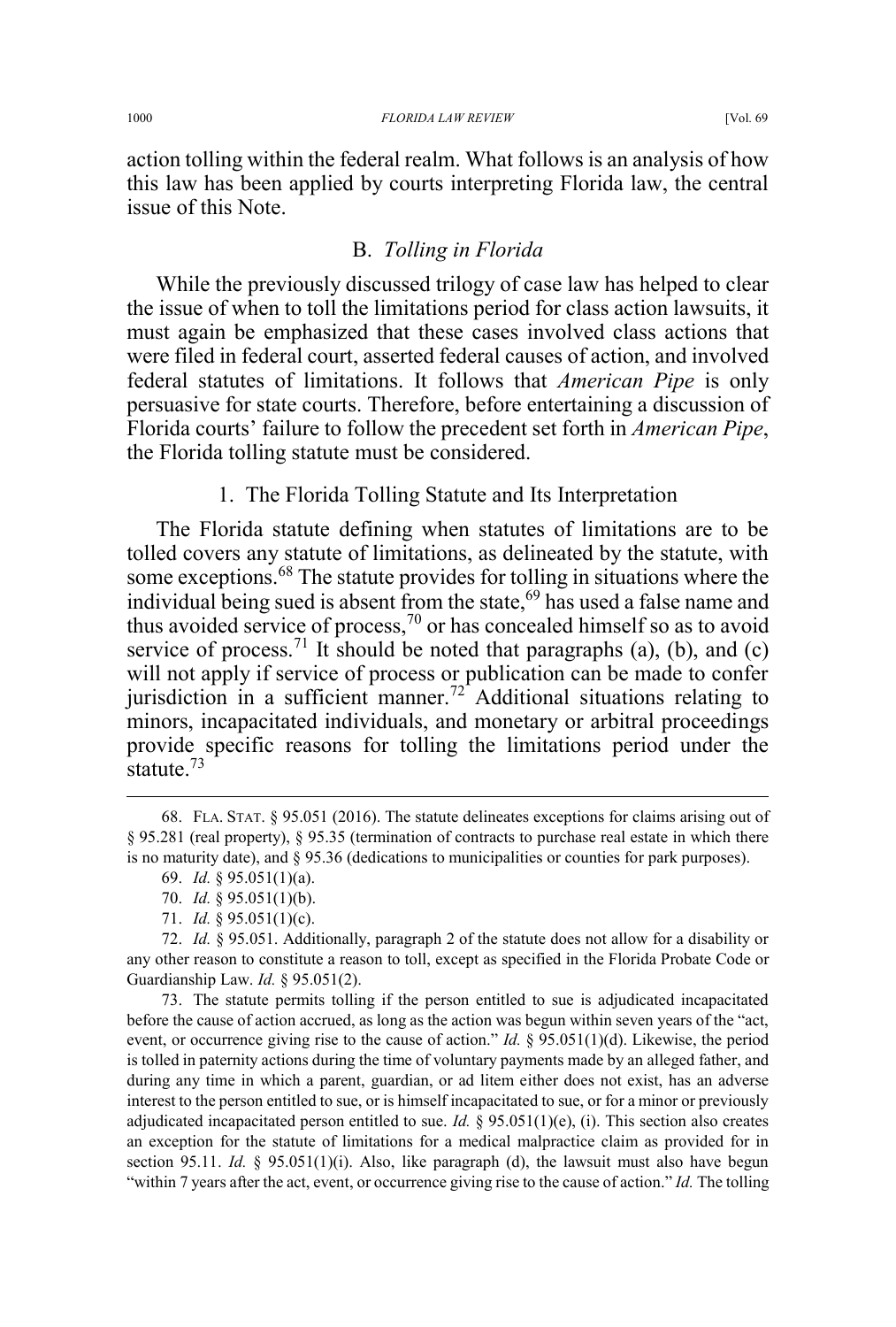Clearly, there is no provision in this statute providing for tolling of the limitations period for class actions. To compound this issue, Florida courts have been notoriously strict in their interpretation of the statute. Time and time again, both Florida courts and federal courts interpreting state law<sup>74</sup> have expressly stated that unless the reason for tolling is delineated in the tolling statute, tolling will not be available for the lawsuit.<sup>75</sup> Additionally, the clear language of the statute in paragraph 2 indicates that tolling is not available for any "disability or other reason," except those reasons enumerated in paragraph 1.<sup>76</sup> It follows that because courts are so strict in their interpretation of the Florida tolling statute, class members in need of its relief must simply watch their potentially meritorious lawsuit die if the limitations period expires before they are able to re-file in the proper forum.

### 2. Florida and *American Pipe*

Because class members will be unable to use the Florida tolling statute to preserve the limitations period, it is important to discuss the role that *American Pipe* tolling has played in courts interpreting Florida law, because if Florida is a jurisdiction in which such common law tolling has been adopted, this is another means by which class plaintiffs could toll

75. *See, e.g.*, Foxworth v. Kia Motors Corp., 377 F. Supp. 2d 1196, 1203 n.9 (N.D. Fla. 2005) ("Florida law does not allow the tolling of statutes of limitation for any reasons other than those specifically enumerated in Fla. Stat. § 95.051."); Senger Bros. Nursery v. E.I. Dupont de Nemours & Co., 184 F.R.D. 674, 685 (M.D. Fla. 1999) ("Florida Statute § 95.051 does not permit tolling of statutes of limitation for any reason, other than those specifically included in the statute."); *In re* Se. Banking Corp., 855 F. Supp. 353, 357 (S.D. Fla. 1994) ("Only those circumstances expressly provided by the statute will toll the statute of limitations."); Major League Baseball v. Morsani, 790 So. 2d 1071, 1075 (Fla. 2001) ("Section 95.051 delineates an exclusive list of conditions that can 'toll' the running of the statute of limitations . . . ."); Hearndon v. Graham, 767 So. 2d 1179, 1184 (Fla. 2000) (deferring to legislative intent that no tolling exceptions exist to § 95.051); HCA Health Servs. of Fla., Inc. v. Hillman, 906 So. 2d 1094, 1098 (Fla. Dist. Ct. App. 2004) ("[T]he legislature has made clear its intent to exclude all tolling exceptions not listed in the statute . . . [and] unlike the majority of states, Florida has chosen not to adopt a 'savings statute' that allows a plaintiff whose case has been dismissed otherwise than on the merits to pursue the action even though the statute of limitations has run.").

76. FLA. STAT. § 95.051(2).

 $\overline{a}$ 

statute delineates two provisions for tolling that deal with monetary proceedings, including allowing tolling when "[t]he payment of any part of the principal or interest of any obligation or liability founded on a written instrument." *Id.* § 95.051(1)(f). Tolling is permitted during the period of an intervening bankruptcy for the expiration period of a tax certificate. *Id.*  § 95.051(1)(h). This portion of the statute also provides for tolling in any proceeding under chapter 197. *Id.* § 95.051(1)(i). Finally, the pendency of an arbitral proceeding "pertaining to a dispute that is the subject to the action" also tolls the limitations period. *Id.* § 95.051(1)(g).

<sup>74.</sup> *See* Walker v. Armco Steel Corp., 446 U.S. 740, 743 (1980) (stating that state law on tolling the statute of limitations will be applied to an action based on state law, but in federal court).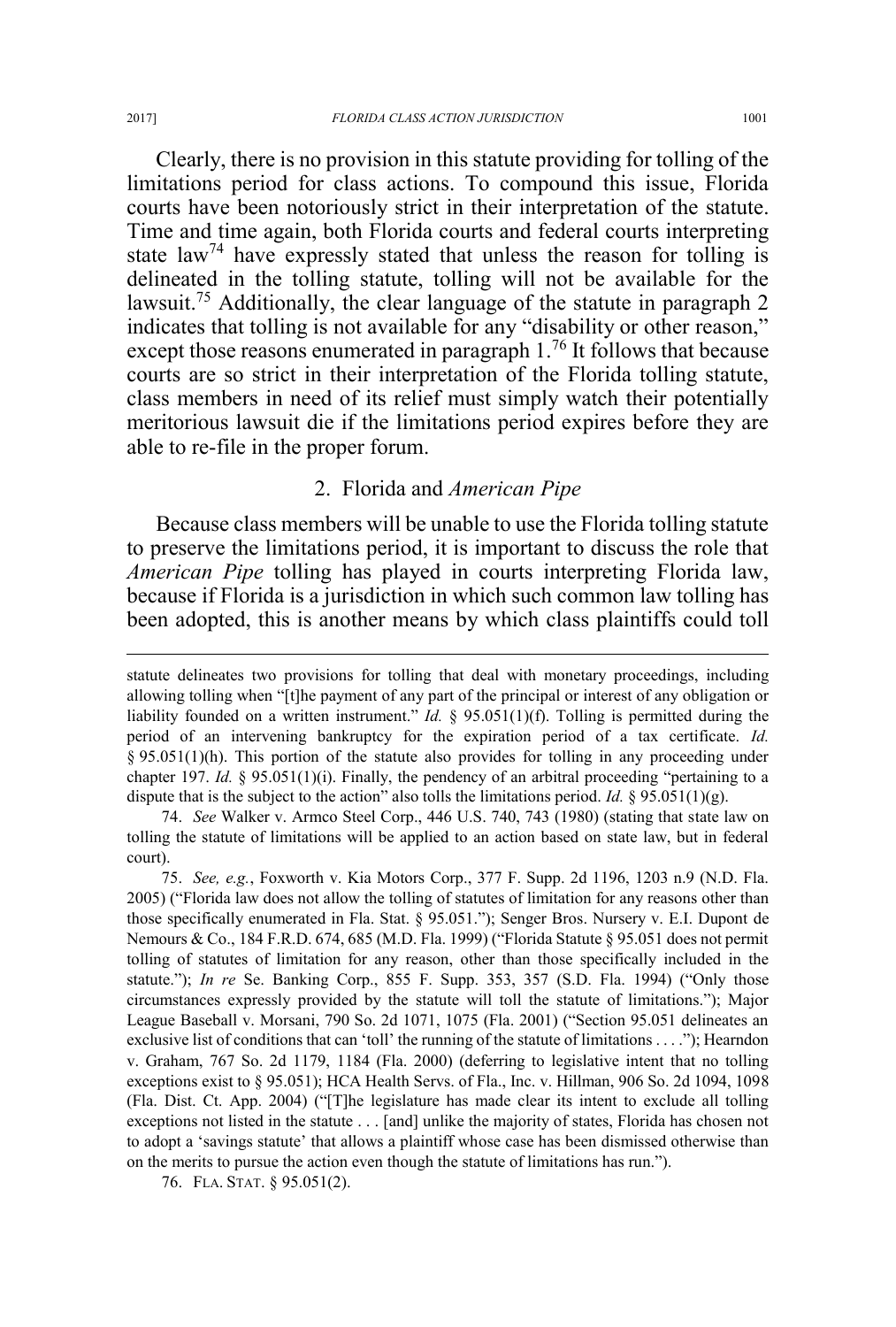the statute of limitations. Few Florida courts have discussed *American Pipe*, and none have adopted it as the law.<sup>77</sup> As the following cases illustrate, any analysis of Florida law has unmistakably been interpreted as not allowing for *American Pipe* tolling.

In 2013, the U.S. Court of Appeals for the Second Circuit faced this issue while interpreting Florida law in *Becnel v. Deutsche Bank*. <sup>78</sup> Here, Plaintiffs brought a diversity suit against defendants, alleging fraud, breach of contract, breach of fiduciary duty, and other claims related to Plaintiff's purchase of a tax shelter.<sup>79</sup> In his complaint, the Plaintiff pled that he was a resident of Florida.<sup>80</sup> Therefore, the court applied the Florida statute of limitations for fraud and fiduciary duty claims, $81$  which is four years, and the Florida statute of limitations for contract claims, <sup>82</sup> which is five years.<sup>83</sup> The court reasoned that the statute of limitations period for the fraud-based claims should have been discoverable through due diligence, and therefore began when the facts giving rise to the claims were discoverable.<sup>84</sup> Further, for both of the claims at issue, the time for filing suit started to run from the date of accrual of the claim. $85$ 

The court determined that, because the Plaintiff's accounts with Defendant were closed on or about May 15, 2015, and the lawsuit was filed on March 9, 2011, Plaintiff's contract and fiduciary claims were time-barred.<sup>86</sup> The court also found Plaintiff's fraud-based claims to be time-barred. $87$  Because a discovery rule governed, the Plaintiff's claim would only have been timely if he did not have constructive notice, before March 9, 2007, of the facts giving rise to this claim.<sup>88</sup> As the lead Plaintiff in a class action lawsuit alleging claims based in fraud against the defendant, amongst others, filed on January 28, 2005, the Plaintiff had actual notice of the facts that gave rise to the lawsuit.<sup>89</sup> Therefore, the

- 78. 507 Fed. App'x 71 (2d Cir. 2013).
- 79. *Id.* at 72.
- 80. *Id.*
- 81. FLA. STAT. § 95.11(3)(j) (2016).
- 82. *Id.* § 95.11(2)(b).
- 83. *Becnel*, 507 Fed. App'x at 72–73.
- 84. *Id.* at 73.
- 85. *Id.*
- 86. *See id.*
- 87. *See id.*
- 88. *Id.*
- 89. *Id.*

 <sup>77.</sup> *See* Answer Brief of Mosaic Fertilizer, LLC at 19 n.11, Anderson v. Mosaic Fertilizer, LLC, 160 So. 3d 419 (Fla. Dist. Ct. App. 2015) (No. 2D13-5828), 2014 WL 1399210 (citing Hromyak v. Tyco Int'l, Ltd., 942 So. 2d 1022 (Fla. Dist. Ct. App. 2006) (explaining that the *Hromyak* "court applied *American Pipe* tolling to a *federal* statute of limitations, and thus has 'little persuasive value' on the issue of Florida law")) (stating that only five Florida court decisions have discussed *American Pipe*).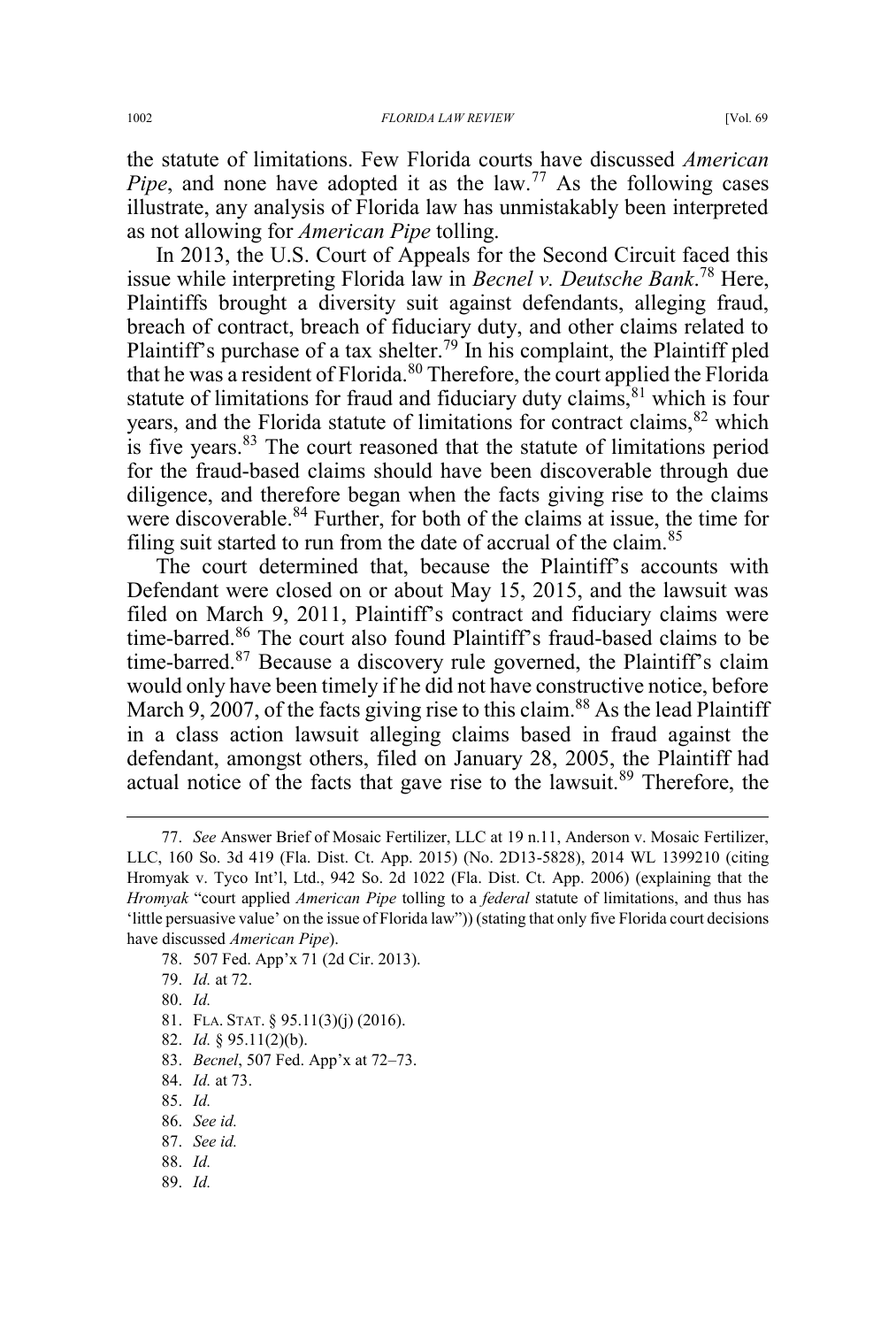court found each element of the lawsuit to be time barred, as the statutes of limitations had run.<sup>90</sup> In its reasoning, the court explicitly stated that "Florida does not allow tolling during the pendency of class action lawsuits no matter where they are filed."<sup>91</sup> The court made it clear that *American Pipe* tolling should not be applied in Florida law and that after a federal court denies a class action lawsuit leave to proceed within that forum, tolling will not be recognized for individual claims brought in state court after such remand or dismissal. $92$ 

Additionally, the plaintiff requested the Second Circuit to certify to the Florida Supreme Court the question of whether Florida would recognize cross-jurisdictional tolling.<sup>93</sup> The court declined to do so, again, because of the clarity found in the Florida tolling statute,  $94$  and because it determined that "any request to the Florida courts to accept certification would almost certainly be rejected."<sup>95</sup> The Second Circuit made this determination because even if the statute of limitations began to run on May 2000, the lawsuit would still be barred if Florida applied cross-jurisdictional tolling.<sup>96</sup> Therefore, because Florida's application of cross-jurisdictional tolling was not determinative in *Becnel*, the Florida Supreme Court never resolved this issue.

Another case illustrating the role, or lack thereof, of the *American Pipe* rule in Florida class actions is *In re Vitamins Antitrust Litigation*. 97 This lawsuit began when Southeast Milk, Inc., an indirect purchaser of vitamin products, filed a price fixing lawsuit in a Florida state court against several vitamin manufacturers.<sup>98</sup> Defendants subsequently removed the lawsuit from Florida state court to federal court based on diversity.<sup>99</sup> After removal, the case was transferred to the U.S. District Court for the District of Columbia.100 Defendants then filed a motion to dismiss, alleging that the four-year statute of limitations barred the plaintiff's claim, which the district court granted.<sup>101</sup> The court reasoned that this ruling was appropriate, because the lawsuit filed on December

101. *Id.*

 <sup>90.</sup> *See id.* at 72–73 (stating appellant's suit was time barred under either Florida or New York's statute of limitations).

<sup>91.</sup> *Id.* at 73 (citing FLA. STAT. § 95.051(2) (2016)).

<sup>92. 1</sup> JOSEPH M. MCLAUGHLIN, MCLAUGHLIN ON CLASS ACTIONS § 3:15 (13th ed. 2016) (interpreting *Becnel v. Deutsche Bank, AG*, 507 Fed. Appx. 71 (2d Cir. 2013)).

<sup>93.</sup> *See Becnel*, 507 Fed. App'x at 73 n.2.

<sup>94.</sup> *See id.*

<sup>95.</sup> *Id.*

<sup>96.</sup> *See id.*

<sup>97.</sup> *In re* Vitamins Antitrust Litig., 183 Fed. App'x 1 (D.C. Cir. 2006).

<sup>98.</sup> *Id.* at 1.

<sup>99.</sup> *Id.*

<sup>100.</sup> *Id.*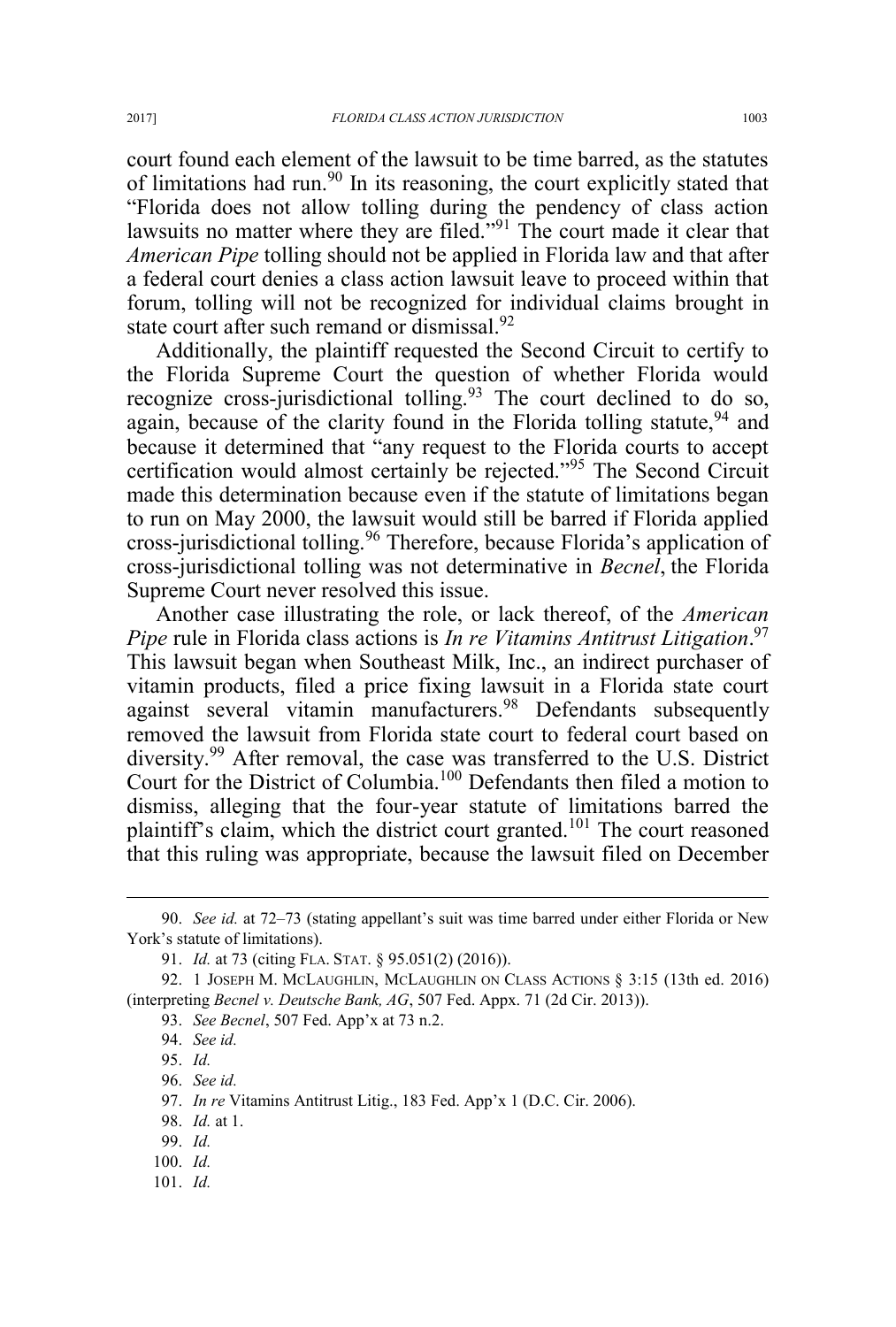1, 2003 did not include allegations of any relevant facts occurring after March 1999.<sup>102</sup> Because Florida law mandates that the statute of limitations begins to run when a cause of action accrues, meaning "when the last element constituting the cause of action occurs," $103$  the motion to dismiss was granted.<sup>104</sup>

On appeal, the plaintiff alleged that the limitations period was tolled during the pendency of a related class action, of which the plaintiff had been a class member from June 1999 to 2001, because of the *American Pipe* rule.<sup>105</sup> However, the court disagreed with the plaintiff's argument and found that the statute of limitations was not tolled during this period.106 In its reasoning, the court looked to the Florida tolling statute to determine that the statute clearly allows for tolling in only eight enumerated scenarios.107 The court also looked to the case law mentioned earlier in this Note,<sup>108</sup> and reasoned that the Florida Supreme Court has made it plainly clear that the list enumerated in the Florida tolling statute is exclusive.<sup> $109$ </sup> The court further found that the case law presented by the plaintiff did not support a contention "that Florida courts would contravene the straightforward statutory language," especially considering the Florida Supreme Court's earlier determination that courts generally will not write in exceptions to statutes of limitations where the legislature has not done so.<sup>110</sup> Therefore, an application of the *American Pipe* rule to Florida law was denied, the statute of limitations was not tolled, and the plaintiff's request for certification to the Florida Supreme Court was denied.<sup>111</sup>

The final case that demonstrates Florida's reluctance to adopt the *American Pipe* tolling rule is *In re Rezulin Products Liability Litigation*. <sup>112</sup> Here, the plaintiff sustained a Rezulin-induced liver injury in October 1999, yet did not commence the lawsuit until March 22, 2004.<sup>113</sup> Because this case was governed by Florida's four-year statute of limitations, the defendants moved for summary judgment to dismiss the complaint on the ground that it was barred by the statute of limitations.<sup>114</sup>

- 108. *See supra* note 75 and accompanying text.
- 109. *See Vitamins Antitrust Litig.*, 183 Fed. App'x at 2.

114. *Id.*

 <sup>102.</sup> *Id.*

<sup>103.</sup> FLA. STAT. § 95.031(1) (2016).

<sup>104.</sup> *Vitamins Antitrust Litig.*, 183 Fed. App'x at 1.

<sup>105.</sup> *Id.* at 2 (citing Am. Pipe & Constr. Co. v. Utah, 414 U.S. 538 (1974)).

<sup>106.</sup> *See id.*

<sup>107.</sup> *See id.* (citing FLA. STAT. § 95.051(1)).

<sup>110.</sup> *Id.* (citing Fed. Ins. Co. v. Sw. Fla. Ret. Ctr., Inc., 707 So. 2d 1119, 1122 (Fla. 1998)).

<sup>111.</sup> *Id.*

<sup>112.</sup> No. 00Civ.2843LAK, 2006 WL 695253, at \*1 (S.D.N.Y. Mar. 15, 2006).

<sup>113.</sup> *Id.*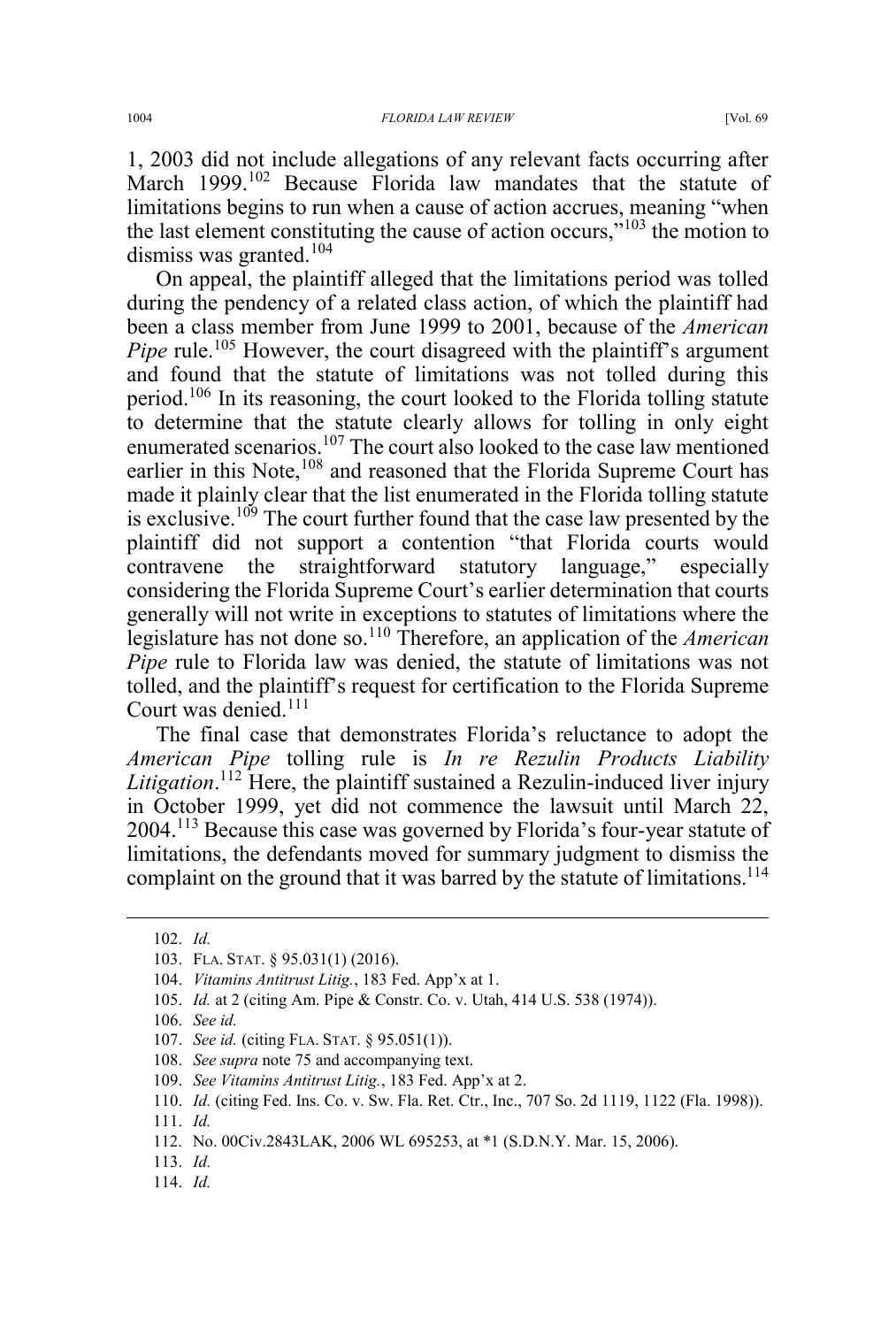However, the plaintiff maintained that her action was timely filed based on the tolling rule established in *American Pipe*, as she was a putative member of a class seeking recovery for Rezulin-induced injuries.<sup>115</sup> While interpreting Florida law, the Southern District of New York rejected this argument. $116$ 

In its reasoning, the court plainly differentiated the toll that was adopted in *American Pipe* from the toll that would have to be adopted in this case, as *American Pipe* represented a toll of the federal statute of limitations for a federal claim, brought through a federal class action.<sup>117</sup> The court made it clear that the instant case represented an entirely different situation, with the plaintiff requesting that the state statute of limitations be tolled for a purely state law claim.<sup>118</sup> Therefore, the court succinctly rejected *American Pipe*, holding, "Florida law governs the question whether the statute was tolled by the filing of one or more other class actions. Florida does not permit class action tolling."<sup>119</sup>

### 3. Florida Law and Equitable Tolling

Because neither statutory tolling nor the *American Pipe* rule are available to class action plaintiffs under Florida law, class plaintiffs who find themselves in a situation like the one discussed above  $120$  are forced to make an alternative argument as to why the court should toll the statute of limitations. This is when, as a last ditch effort of sorts, plaintiffs argue that equitable tolling should suspend the statute of limitations, as equitable arguments can be made in the absence of express savings or tolling statutes.<sup>121</sup> In situations where equity so demands, the U.S. Supreme Court has tolled the statute of limitations, unless such an interpretation of tolling would be "inconsistent with the text of the relevant statute."<sup>122</sup> While the Supreme Court has stated that legislative intent must be considered when an equitable tolling issue is being decided,<sup>123</sup> the presence of "fraud, concealment, or other misconduct on

120. *See supra* Part II.

121. *See* Wasserman, *supra* note 60, at 815.

122. Young v. United States, 535 U.S. 43, 49 (2002) (quoting United States v. Beggerly, 524 U.S. 38, 48 (1998)).

123. *See* Wasserman, *supra* note 60, at 816 (describing the issue of equitable tolling as "one of 'legislative intent whether the right shall be enforceable . . . after the prescribed time'" (alteration in original) (quoting Burnette v. N.Y. Cent. R.R., 380 U.S. 424, 426 (1965))).

 <sup>115.</sup> *Id.* (citing Am. Pipe & Constr. Co. v. Utah, 414 U.S. 538 (1974)).

<sup>116.</sup> *See id.*

<sup>117.</sup> *See id.*

<sup>118.</sup> *See id.*

<sup>119.</sup> *Id.* (citing Senger Bros. Nursery, Inc. v. E.I. DuPont de Nemours & Co., 184 F.R.D. 674, 680 (M.D. Fla. 1999)) (rejecting the plaintiff's similar reliance on *American Pipe* and *Crown, Cork & Seal*, and finding that under the Florida tolling statute, the claims were time-barred).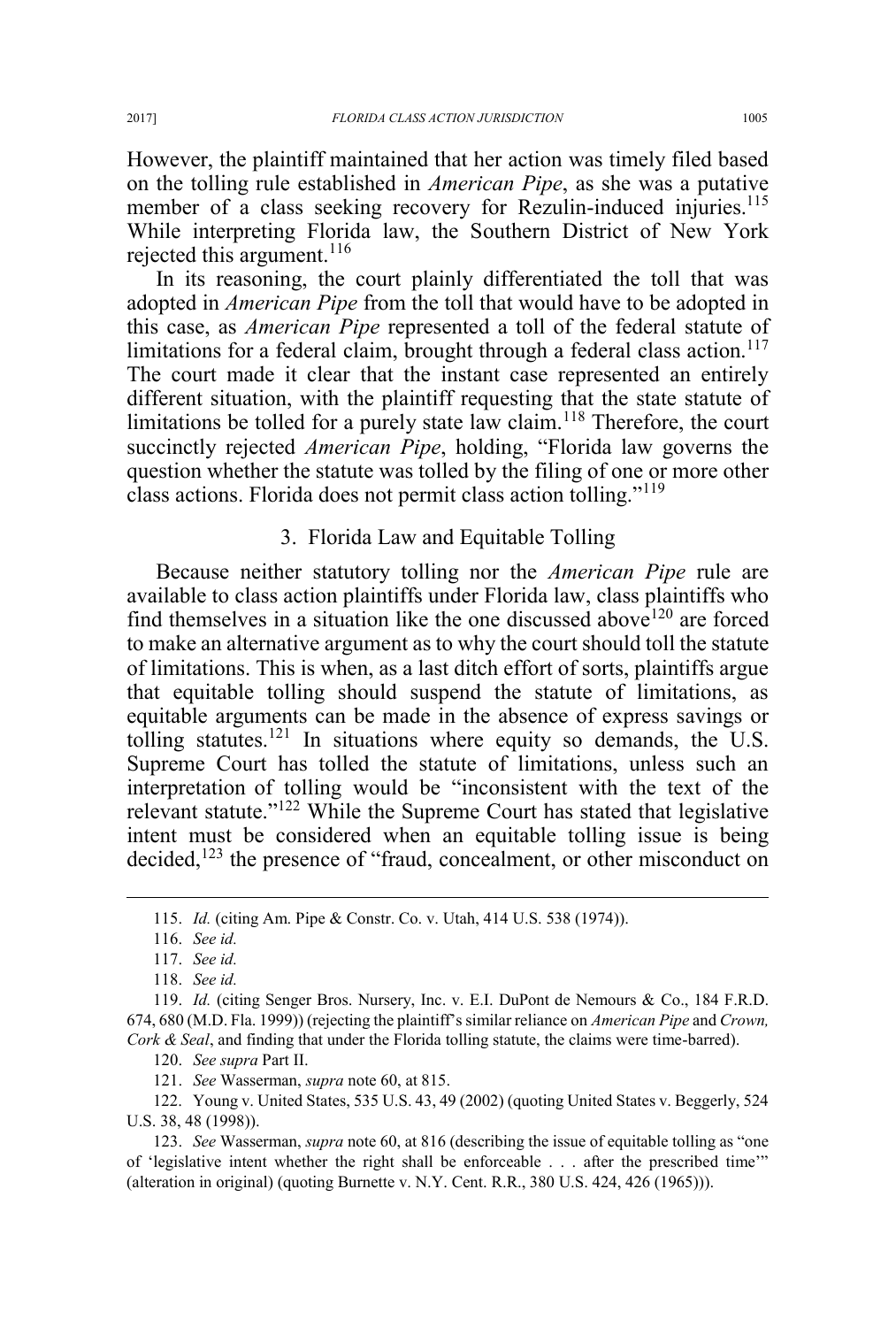the part of the defendant" $124$  have all served as reasons to toll the statute of limitations. However, even in the absence of these factors, some courts have room to toll the statutes of limitations as they deem equity would require, and consequently have done so.<sup>125</sup>

In Florida, precedent makes it clear that equitable tolling is not a viable means for class action plaintiffs to re-file their lawsuit in the proper forum after it has been dismissed from federal court for lack of jurisdiction, even after the statute of limitations has run.<sup>126</sup> In *HCA Health Services of Florida, Inc. v. Hillman*, <sup>127</sup> Florida's Second District Court of Appeal held that the doctrine of equitable tolling could not be applied in civil actions.<sup>128</sup> The defendants challenged the final judgment awarding damages to the plaintiffs, who were critical care nurses in one of the defendant's hospitals.<sup>129</sup> The nurses brought a whistleblower action pursuant to Florida Statutes § 448.103 against the defendant, their employer, because they were disciplined after complaining about deficient nursing care.<sup>130</sup> Under § 448.103, aggrieved employees can institute a civil action within two years after discovering the retaliatory personnel action, or within four years after the personnel action was taken, whichever occurs earlier.<sup>131</sup> In this case, each cause of action could have accrued no later than either May 27, 1999, or July 2, 1999.<sup>132</sup> The plaintiffs filed this lawsuit on July 9, 2001, followed by the defendant's filing of a motion to dismiss, or summary judgment in the alternative, based on the statute of limitations.<sup>133</sup>

In response to the defendant's motion, the plaintiffs maintained that the doctrine of equitable tolling should be applied to sustain their claims, even though the complaint was clearly filed after the limitations period

133. *Id.*

 <sup>124.</sup> *Id.* at 817 (discussing equitable tolling principles).

<sup>125.</sup> *See id.* Like legislatures that have enacted savings statutes to toll the limitations period during the same claim's pendency of previous litigation, the Arizona Supreme Court has outlined the three circumstances in which it will equitably toll the statute of limitations, all of which must be met for tolling to apply. *Id.* at 817 ("The . . . requirements for the equitable tolling doctrine are as follows: 1) timely notice to the defendant in filing the first claim; 2) lack of prejudice to the defendant in gathering evidence to defend against the second claim; [and] 3) reasonable and good faith conduct by the plaintiff in prosecuting the first action and diligence in filing the second action." (alteration in original) (quoting Hosogai v. Kadota, 700 P.2d 1327, 1333 (Ariz. 1985))).

<sup>126. 35</sup> FLA. JUR. 2D *Limitations and Laches* § 91 (2016) ("Other courts, however, have declined to apply equitable tolling outside the administrative law context, and these courts include a Florida district court of appeals and federal district courts construing Florida law.").

<sup>127. 906</sup> So. 2d 1094 (Fla. Dist. Ct. App. 2004).

<sup>128.</sup> *Id.* at 1099.

<sup>129.</sup> *Id.* at 1095.

<sup>130.</sup> *Id.*

<sup>131.</sup> FLA. STAT. § 448.103(1)(a) (2016).

<sup>132.</sup> *See HCA Health Servs.*, 906 So. 2d at 1095.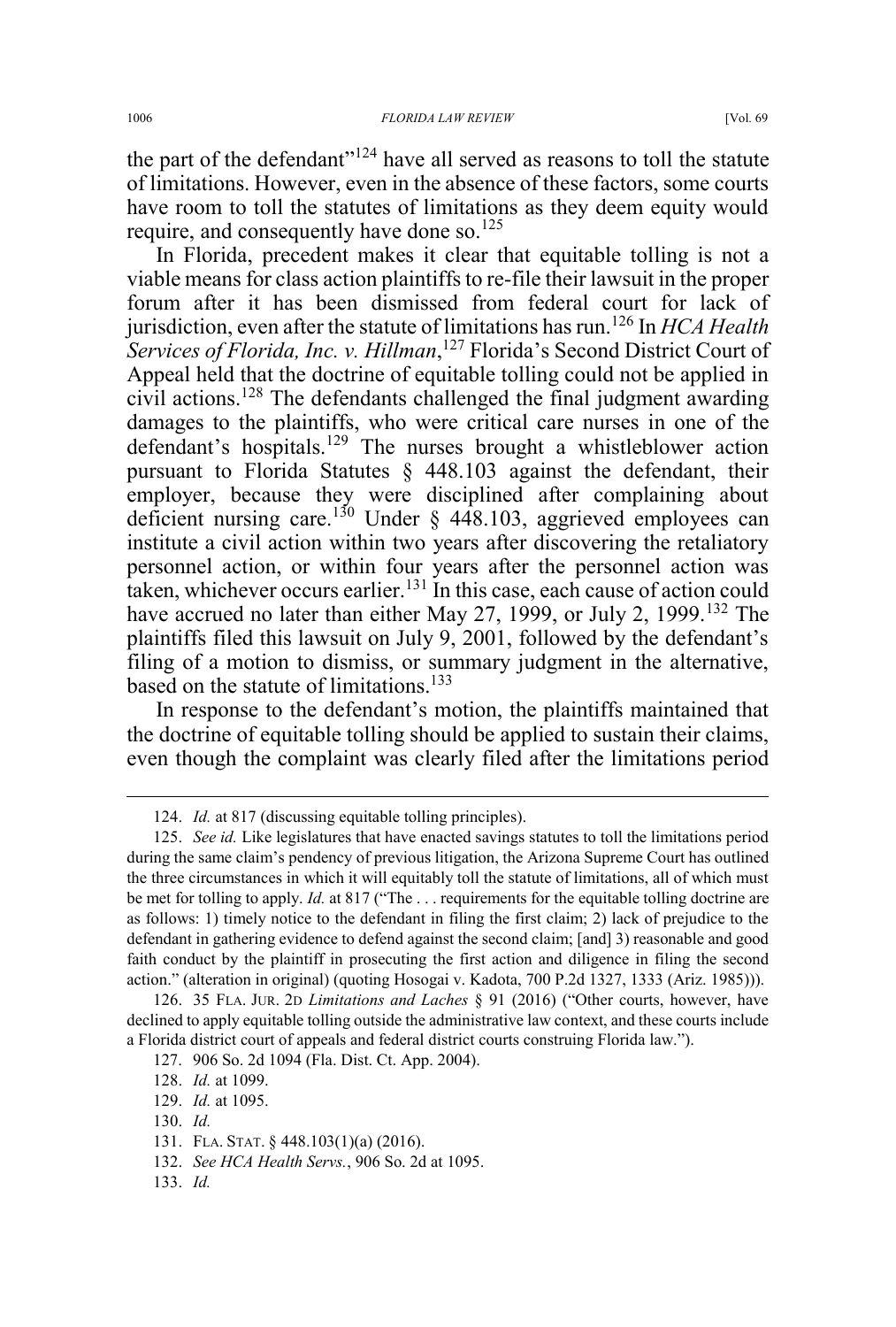had run.<sup>134</sup> The plaintiffs based their argument on *Machules v. Department of Administration*, <sup>135</sup> and contended that they had been "lulled into inaction" by their original and timely assertion of their rights in the wrong forum.<sup>136</sup> While the court recognized that generally, the doctrine of equitable tolling has been applied in situations where the plaintiff was "misled or lulled into inaction, has in some extraordinary way been prevented from asserting his rights, or has timely asserted his rights mistakenly in the wrong forum," the court declined to extend this line of reasoning to the civil action at hand, as it distinguished *Machules* from the instant case.<sup>137</sup> In doing so, the court stated that in *Machules*, the Florida Supreme Court held that the doctrine of equitable tolling could be applied to extend a time limit for a pro se plaintiff to seek review under an administrative rule, because the plaintiff was misled and lulled into inaction by his employer.<sup>138</sup> Therefore, the Florida's Second District Court of Appeal interpreted the *Machules* decision as only laying the foundation for applying the equitable tolling doctrine in administrative law cases.<sup>139</sup> Remaining loyal to legislative intent, the court further noted that this decision aligns with previous case  $law<sub>1</sub><sup>140</sup>$  where the Florida Supreme Court "declined to create additional tolling exceptions to those listed in the statute and instead deferred to the legislative directive that there be no tolling exceptions other than those declared by the legislature."<sup>141</sup> Because *Machules* did not address the application of equitable tolling to any of the provisions of chapter 95 of the Florida Statutes, and because the plaintiffs were unable to cite to any case law in which the Florida Supreme Court applied the equitable tolling doctrine outside of the administrative law context, the court held that equitable tolling was not available to the plaintiffs.<sup>142</sup>

For the purposes of this Note, it is important to recognize that the court also found it significant that, unlike the majority of states, Florida has not

139. *See id.*

140. *See id.* at 1099 (citing Major League Baseball v. Morsani, 790 So. 2d 1071, 1075 (Fla. 2001) ("Section 95.051 delineates an exclusive list of conditions that can 'toll' the running of the statute of limitations . . . ."); Hearndon v. Graham, 767 So. 2d 1179, 1184 (Fla. 2000) (deferring to legislative intent that no tolling exceptions exist to § 95.051).

141. *Id.* 

 <sup>134.</sup> *Id.*

<sup>135. 523</sup> So. 2d 1132 (Fla. 1988).

<sup>136.</sup> *HCA Health Servs.*, 906 So. 2d at 1095.

<sup>137.</sup> *Id.* (quoting *Machules*, 523 So. 2d at 1134) ("The doctrine of equitable tolling was developed to permit under certain circumstances the filing of a lawsuit that otherwise would be barred by a limitations period . . . . [E]quitable tolling . . . 'focuses on the plaintiff's excusable ignorance of the limitations period and on [the] lack of prejudice to the defendant.'" (alteration in original) (quoting *Machules*, 523 So. 2d at 1133–34)).

<sup>138.</sup> *Id.* at 1098 (citing *Machules*, 523 So. 2d at 1135–37).

<sup>142.</sup> *See id.* at 1100.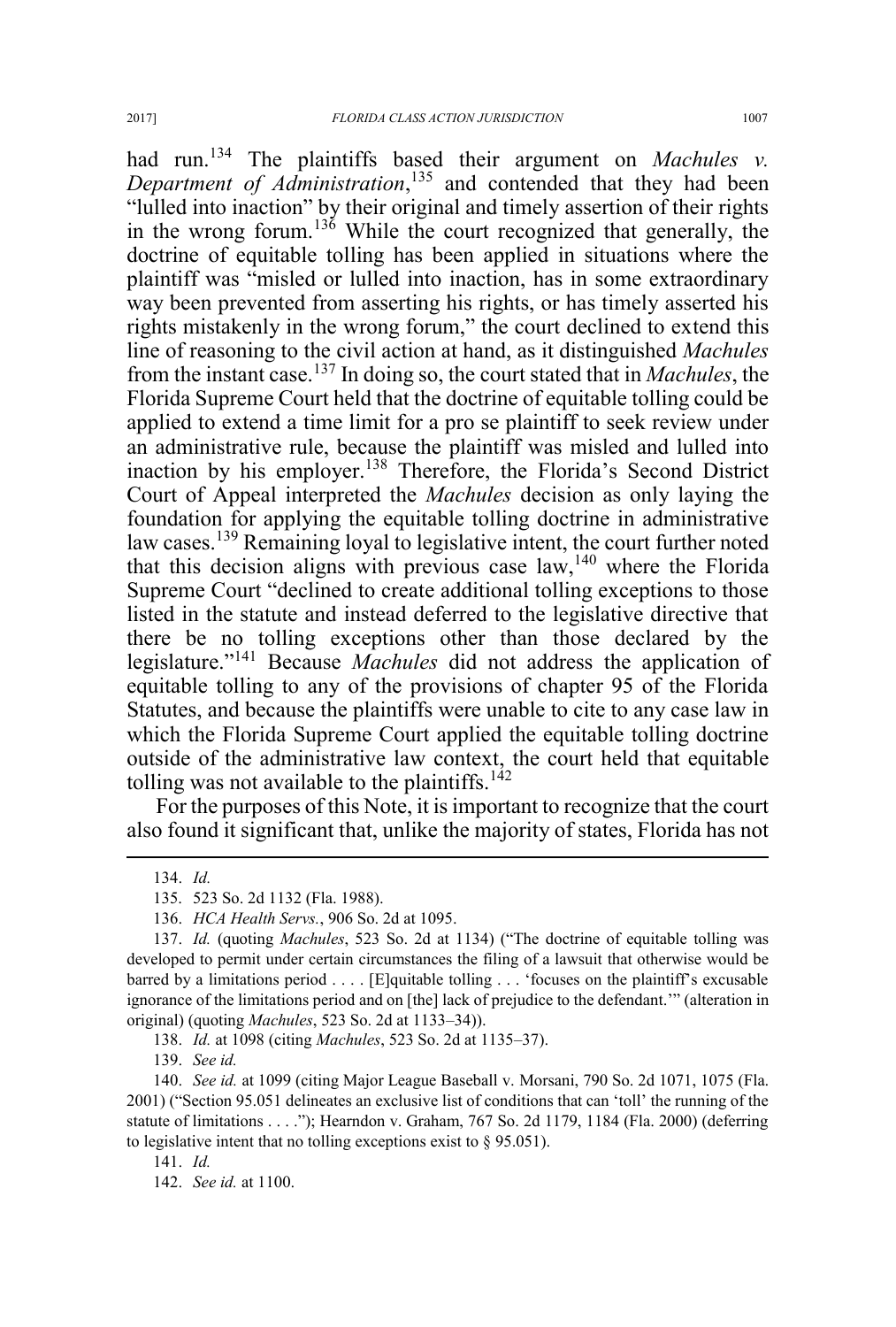adopted a savings statute which would permit a plaintiff to pursue his or her action after the statute of limitations had run, as long as the lawsuit was dismissed otherwise than on the merits.<sup>143</sup> Generally speaking, a savings statute would allow a plaintiff's lawsuit to be reinstituted in the proper state court, notwithstanding the running of the limitations period, after it is dismissed from federal court for lack of jurisdiction.<sup>144</sup> It is also significant to take notice of the plaintiffs' subsequent argument, that the Florida Legislature's failure to adopt a savings statute is immaterial to the instant application of equitable tolling, because the Florida Constitution gives the "judiciary, not the legislature, the power to establish rules for the transfer of cases from a court without jurisdiction to a court with jurisdiction."<sup>145</sup> While this is accurate, the court's reliance on case law's interpretation of the Florida tolling statute allowed it to decline to extend *Machules*'s ruling as a general rule of common law.<sup>146</sup>

Accordingly, in *Pierson v. Orlando Regional Healthcare Systems, Inc.*, <sup>147</sup> the U.S. District Court for the Middle District of Florida followed *Machules* and *HCA Health Service*'s lead and determined that equitable tolling was not available to plaintiffs outside of an administrative action.148 In this lawsuit, the plaintiff filed untimely tort claims against the institution where he previously practiced medicine.<sup>149</sup> Similar to the rationale in *HCA Health*, the district court reasoned that the Florida Statute expressly delineates instances where tolling is appropriate<sup>150</sup> and that equitable tolling cannot be extended outside of the administrative context in Florida courts.<sup>151</sup> Therefore, the doctrine of equitable tolling was held to be unavailable to the plaintiff, and his allegations were timebarred.<sup>152</sup>

Another instance where a court, interpreting Florida law, found that the equitable tolling doctrine was unavailable as a method to suspend the statute of limitations occurred in *Foxworth v. Kia Motors Corp*. <sup>153</sup> There, the court addressed the concept of equitable tolling, without it having

146. *Id.*

147. No. 6:08-cv-466-Orl-28GJK, 2010 WL 1408391 (M.D. Fla. Apr. 6, 2010).

149. *See id.* at \*1, \*15.

150. *Id.* at \*15 (citing FLA. STAT § 95.051 (2016)) (finding, like the cases interpreting the statute itself, the express wording of the statute also expressly prohibits tolling based on subsection 2 of the statute).

151. *See id.*

152. *See id.*

 <sup>143.</sup> *Id.* at 1098.

<sup>144.</sup> *Id.* at 1099.

<sup>145.</sup> *Id.* (citing FLA. CONST. art. V, § 2(a)).

<sup>148.</sup> *See id.* at \*15 (finding that this court was "bound by the holding of the Second District Court of Appeal in *HCA Health*").

<sup>153. 377</sup> F. Supp. 2d 1196 (N.D. Fla. 2005).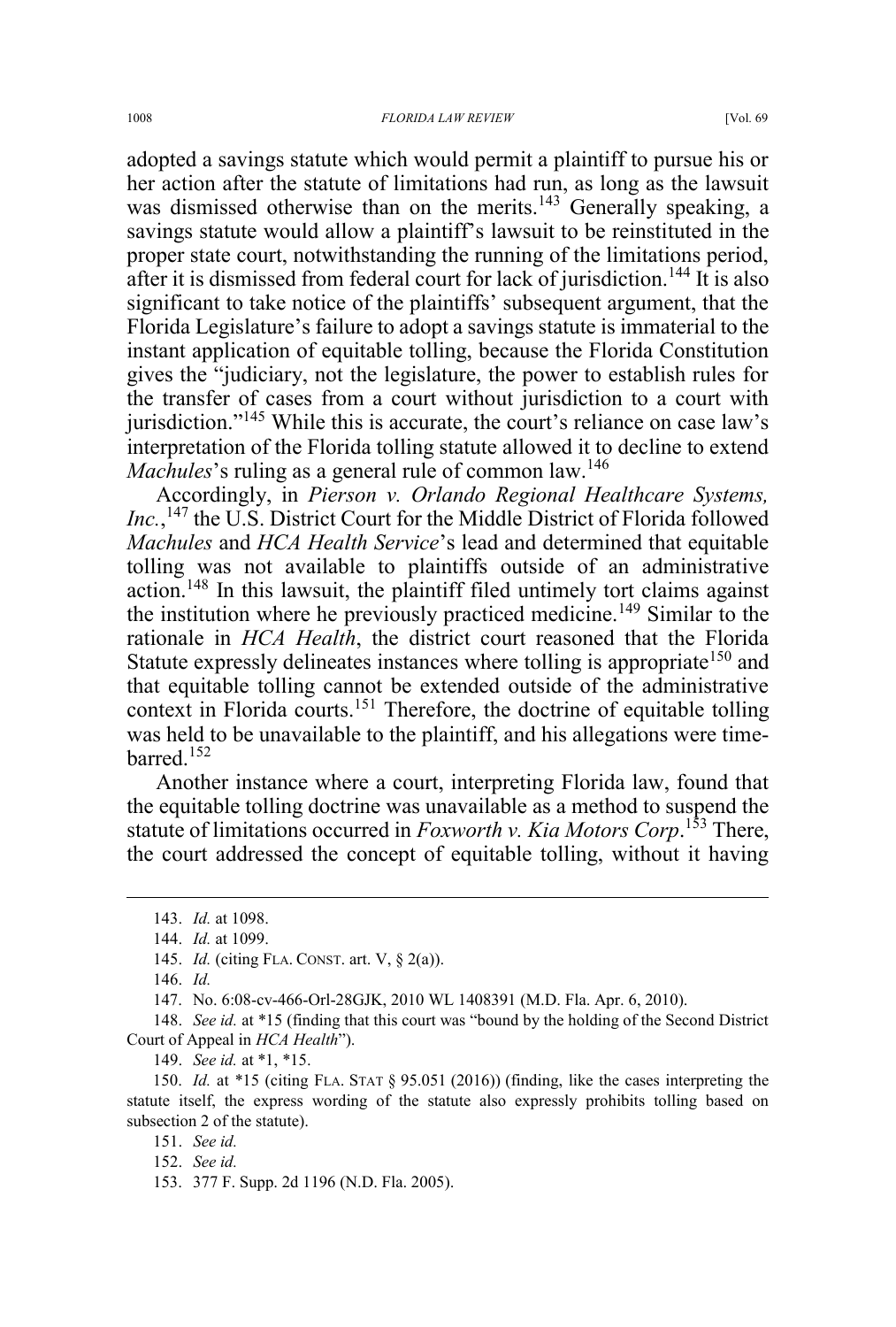been alleged by the plaintiffs.<sup>154</sup> After filing suit against Kia Motors after a car accident, the defendants received a judgment of dismissal on forum non conveniens grounds, which included the plaintiffs consent to a waiver of statutes of limitations defenses.<sup>155</sup> The court found that the defendants did nothing to coax the plaintiffs into any "disadvantageous legal position," and therefore, contrary to the plaintiffs' contention, the defendants could not be equitably estopped from asserting a statute of limitations defense.<sup>156</sup> Interestingly, the court stated that, even though the plaintiffs did not argue for equitable tolling of the statute of limitations, the limitations period should not be statutorily or equitably tolled in this instance, because "Florida law does not allow the tolling of statutes of limitation for any reasons other than those specifically enumerated in Fla. Stat.  $§$  95.051."<sup>157</sup> Therefore, case law makes it explicitly apparent that Florida courts are unwilling to apply the doctrine of equitable tolling to statutes of limitations.

### 4. No Tolling for the *Sacred Heart*

While a denial of equitable tolling is the established rule in Florida, within the complex realm of class actions, the concept of equitable tolling must be further discussed with respect to a case that could have altered Florida law—*Sacred Heart Health System v. Humana Military Healthcare Services*. <sup>158</sup> There, the plaintiffs filed a diversity action individually and as a class, asserting breach of contract claims against the defendant.<sup>159</sup> The plaintiffs also individually sued the defendant for fraud in the inducement.<sup>160</sup> Because the class certification hearing was scheduled to occur soon after the hearing at issue, the court had to determine whether there was any basis, under Florida or federal law, to toll the plaintiffs' limitations period for their individual claims.<sup>161</sup> While still in the trial court, the U.S. District Court for the Northern District of Florida held that the statute of limitations could be equitably tolled through an application of the *American Pipe* tolling rule.<sup>162</sup> In making this determination, the trial court applied Florida law, and reasoned that, as *HCA Health Services* illustrated, Florida is unlike many other states, which have adopted a savings statute to allow plaintiffs to pursue their

162. *See id.* at \*3.

 <sup>154.</sup> *See id.* at 1203 n.9.

<sup>155.</sup> *Id.* at 1203.

<sup>156.</sup> *Id.* (quoting Major League Baseball v. Morsani, 790 So. 2d 1071, 1076 (Fla. 2001)).

<sup>157.</sup> *Id.* at n.9.

<sup>158.</sup> No. 3:07cv62/MCR, 2008 WL 2385506, at \*1 (N.D. Fla. June 9, 2008).

<sup>159.</sup> *Id.*

<sup>160.</sup> *Id.*

<sup>161.</sup> *See id.*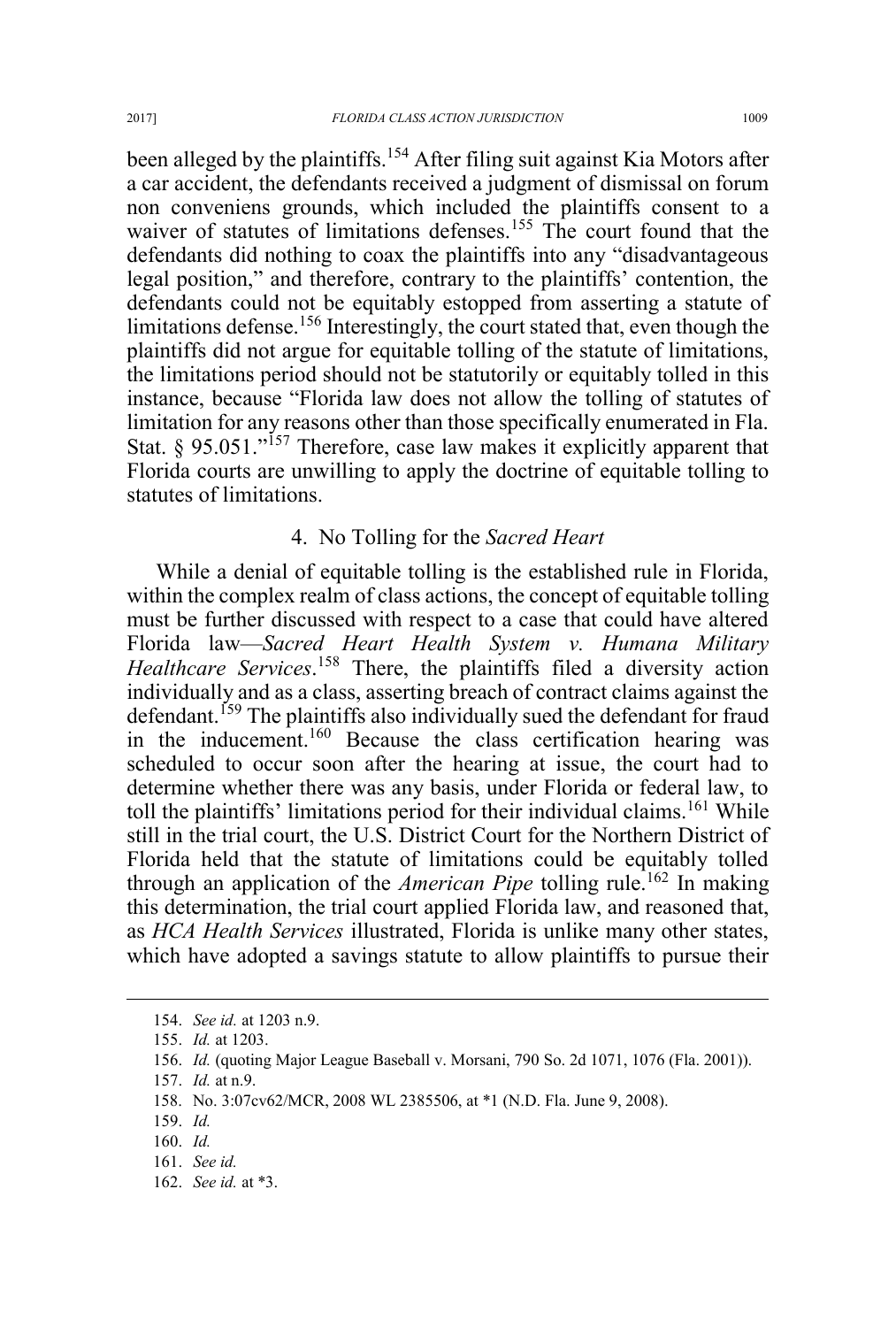claims after they are dismissed, other than on the merits, after the limitations period has run.<sup>163</sup> The court also agreed with *HCA Health Services* and *Major League Baseball*, and stated that Florida Statutes § 95.051 outlines an exclusive list of the eight conditions that can toll the limitations period, and accordingly, none of the plaintiffs' claims fell within these conditions.<sup>164</sup> The court then determined that equitable tolling principles would apply to the individual claims.<sup>165</sup>

Remarkably, the court made a swift departure from the previously identified case law and looked to the overarching purpose of the class action suit, which is to "save a multiplicity of suits, to reduce the expense of litigation, to make legal processes more effective and expeditious, and to make available a remedy that would otherwise not exist."<sup>166</sup> The court then applied case law from the U.S. Court of Appeals for the Fourth Circuit to reason that, where the state's class action rule is "similar or virtually identically to" Federal Rule 23, *American Pipe* tolling has been adopted, because both state and federal courts possess similar interests in "deterring 'protective' filings of potentially redundant individual suits during the pendency of a class action  $\ldots$ <sup>5167</sup>. The court concluded that because Florida's class action rule is modeled after Federal Rule  $23$ ,  $^{168}$ Florida has an interest similar to the federal interest in equitably tolling class actions, which promotes economy and efficiency of class action procedures.<sup>169</sup>

Upon finding a sufficient policy rationale for why the limitations period should be tolled, the court looked to Florida case law to bolster its reasoning. In doing so, the court first looked to *Raie v. Cheminova, Inc.*, <sup>170</sup> which stated that "[t]here is no dispute that *American Pipe* has been followed in Florida state courts."<sup>171</sup> However, the court in *Raie* provided no citation for this statement, and therefore supplied no examples of cases in which Florida courts followed the *American Pipe* rule. The court then stated that at the time of its decision, only two Florida courts have cited *American Pipe*, which both offered little persuasive value for the instant case.<sup>172</sup> While *Hromyak* offered no value to the

- 168. *Compare* FLA. R. CIV. P. 1.220, *with* FED. R. CIV. P. 23.
- 169. *Sacred Heart Health Sys.*, 2008 WL 2385506, at \*1.
- 170. Raie v. Cheminova, Inc., 336 F.3d 1278 (11th Cir. 2003) (interpreting Florida law).
- 171. *Id.* at 1282.

172. *See* Hromyak v. Tyco Int'l Ltd., 942 So. 2d 1022, 1023 (Fla. Dist. Ct. App. 2006) (possessing little persuasive value, as it applied *American Pipe* to a federal statute of limitations); Latman v. Costa Cruise Lines, N.V., 758 So. 2d 699, 704 (Fla. Dist. Ct. App. 2000) (finding that

 <sup>163.</sup> *See id.* at \*1.

<sup>164.</sup> *See id.* 

<sup>165.</sup> *See id.*

<sup>166.</sup> *Id.* (quoting Tenney v. City of Miami Beach, 11 So. 2d 188, 189 (Fla. 1942)).

<sup>167.</sup> *Id.* (quoting Wade v. Danek Med., Inc., 182 F.3d 281, 286–87 (4th Cir. 1999)).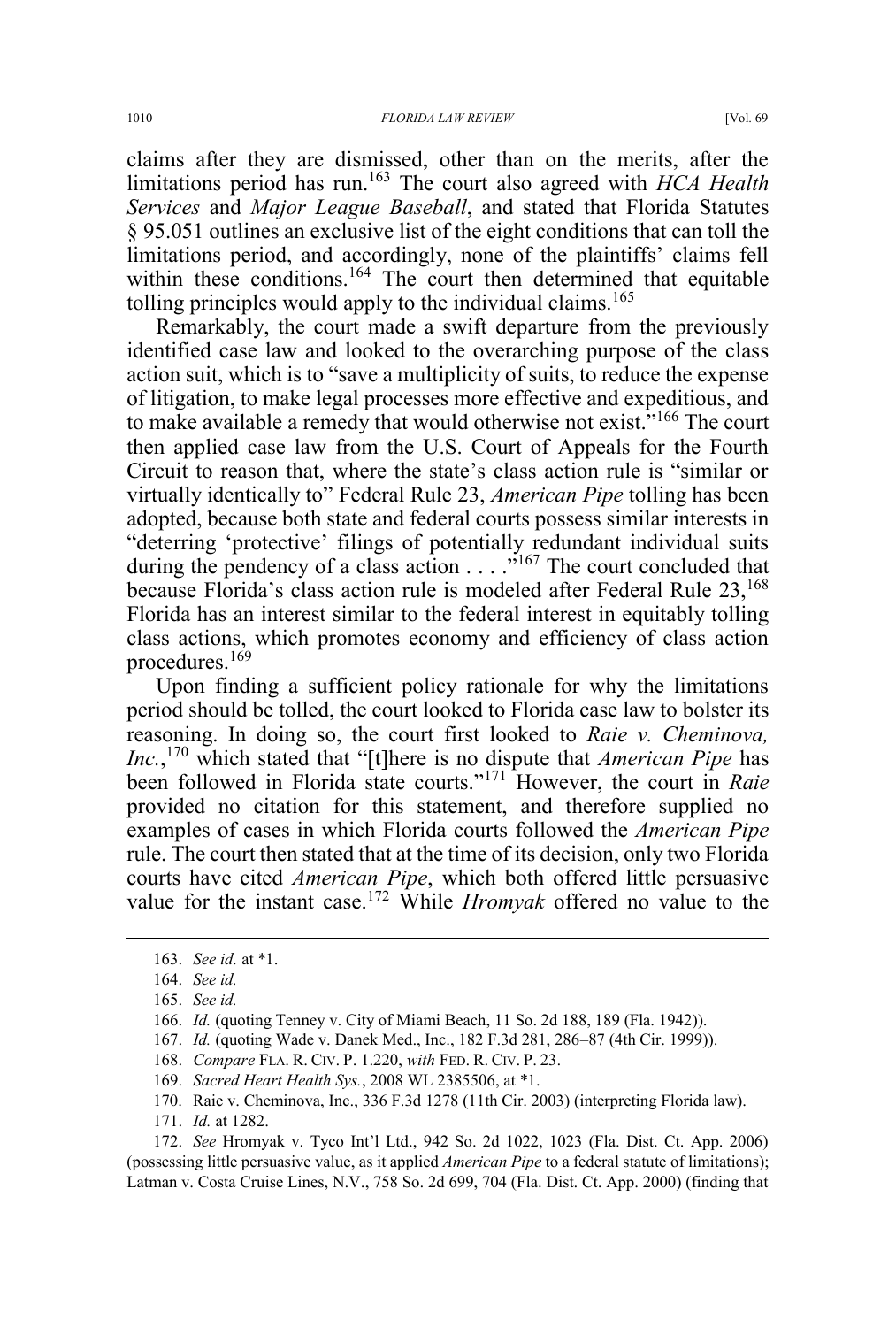instant case, the court determined that *Latman* was relevant in its illustration of how Florida class action plaintiffs are treated differently than non-class plaintiffs with respect to the limitations period.<sup>173</sup> This allowed the court to reason that, as a general matter, both federal and Florida class actions function to benefit plaintiffs in some circumstances while operating to their detriment in others.<sup>174</sup>

Therefore, the court reasoned that *American Pipe* and its progeny best illustrate the difference in equitable treatment of class plaintiffs functioning under a federal statute of limitations.<sup>175</sup> By linking these equitable principles to the reasoning underlying two Florida Supreme Court decisions, which did not specifically mention *American Pipe*, its progeny, or even the phrase "equitable tolling," the court concluded that based on the treatment afforded to these plaintiffs, "the doctrine of common law equitable tolling as outlined in *American Pipe* appears to have been effectively applied in Florida, even though not identified by that specific rubric."<sup>176</sup> Such a "de facto" application of *American Pipe* tolling was deemed sufficient by the trial court to hold that the plaintiffs were permitted to apply the doctrine of equitable tolling to their individual claims.<sup>177</sup>

Following this decision, the plaintiffs' motion for class certification was granted under Federal Rule 23.<sup>178</sup> Interlocutory review was then granted for review of the certification of this class of approximately 260 hospitals, located in six states.<sup>179</sup> The defendants challenged the district court's determination that the common questions would predominate over the individual ones—which makes the class action the appropriate method of resolving the dispute—regarding whether the federal government forced Humana to pay the hospital's lower rates.<sup>180</sup> While a

 $\overline{a}$ 

to meet the prerequisite for suit under Florida law, class members were not required to have submitted individual claims).

<sup>173.</sup> *Sacred Heart Health Sys.*, 2008 WL 2385506, at \*2.

<sup>174.</sup> *Id.*

<sup>175.</sup> *See id.*

<sup>176.</sup> *Id.* Here, the court discusses both *Engle v. Liggett Group, Inc.*, 945 So. 2d 1246 (Fla. 2006), and *Lance v. Wade*, 457 So. 2d 1008 (Fla. 1984). Without mentioning *American Pipe*, the court in *Engle* allowed plaintiffs to proceed with their individual claims within one year after their claims were remanded following decertification. *Engle*, 945 So. 2d at 1277. Similarly, the court in *Lance* allowed plaintiffs to proceed individually within a reasonable time, after having relied on a class action. *Lance*, 457 So. 2d at 1011.

<sup>177.</sup> *Sacred Heart Health Sys.*, 2008 WL 2385506, at \*3.

<sup>178.</sup> Sacred Heart Health Sys. v. Humana Military Healthcare Servs., No. 3:07cv62/MCR, 2008 WL 9359957 (N.D. Fla. Sept. 25, 2008) (granting motion for class certification), *rev'd*, 601 F.3d 1159 (11th Cir. 2010).

<sup>179.</sup> Sacred Heart Health Sys. v. Humana Military Healthcare Servs., 601 F.3d 1159, 1164 (11th Cir. 2010).

<sup>180.</sup> *Id.*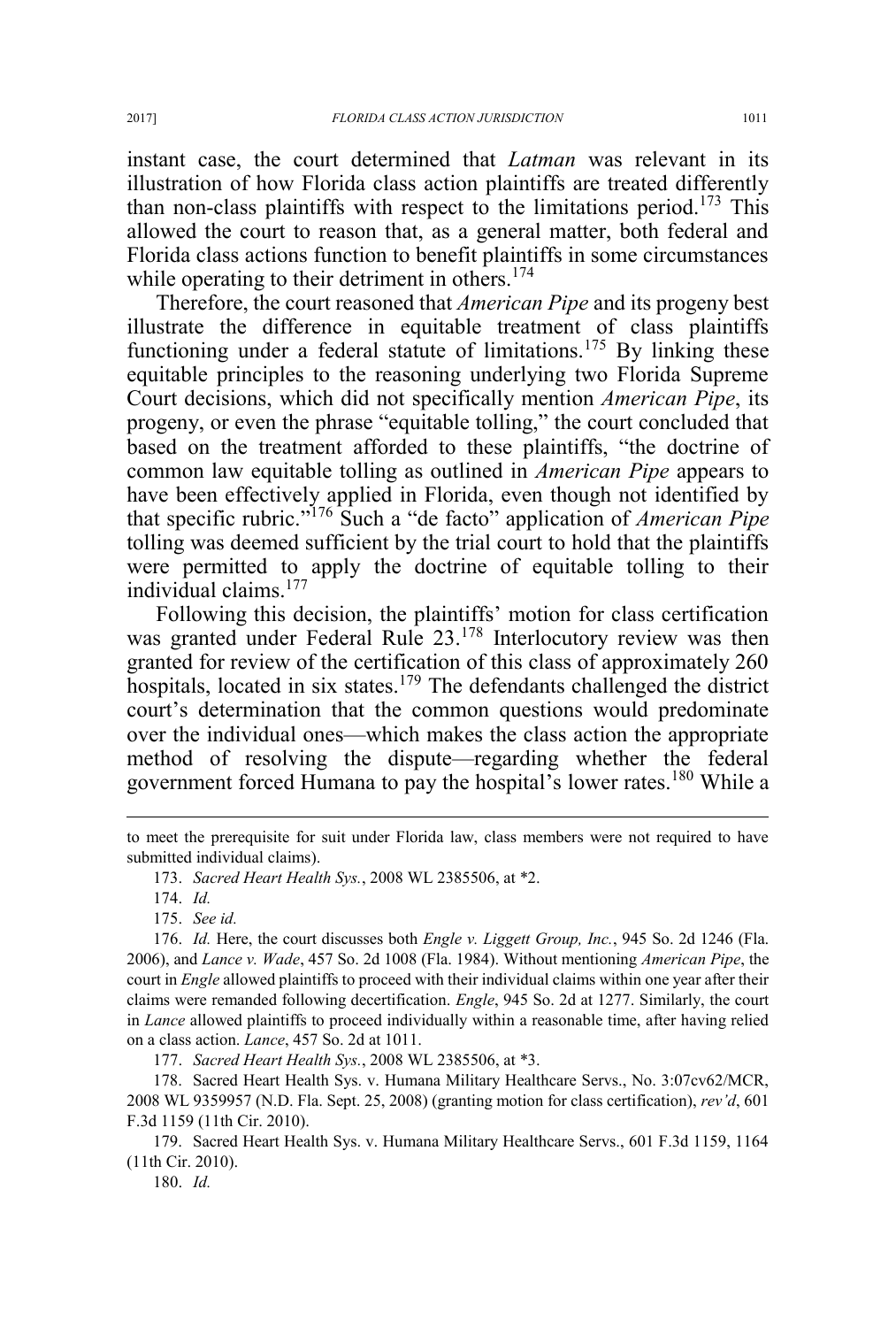comprehensive review of the court's reasoning for denying class certification is unimportant for the purposes of this Note, it must be mentioned that the U.S. Court of Appeals for the Eleventh Circuit concluded that the existence of many uncommon questions raised by the litigations rendered the cause unsuitable for class treatment.<sup>181</sup>

Because the trial court decision regarding tolling only dealt with the plaintiff's existing individual claims, and class certification of this lawsuit was ultimately denied, the waters of Florida equitable tolling and class actions have been muddied. However, even in light of the trial court's decision in *Sacred Heart*, it remains likely that Florida courts would generally be unwilling to extend the *American Pipe* rule to class plaintiffs' statutes of limitations. While a Florida court has not yet interpreted the potential role that *Sacred Heart* could play in the future of class actions,182 the U.S. District Court for the District of South Carolina, while interpreting Florida law, rejected the plaintiffs' attempt to use *Sacred Heart* as a means to toll the limitations period for a class action filed in the Middle District of Florida based on diversity jurisdiction.<sup>183</sup> In determining whether the period could be tolled during the pendency of an earlier class action filed in the Northern District of Illinois, the court first stated what has been made abundantly clear throughout this Note that *American Pipe* only applies to a "subsequently filed federal question action  $\ldots$  during the pendency of a federal class action."<sup>184</sup> The court then looked to the Florida tolling statute and engaged in an analysis very similar to that of the cases discussed earlier in this Note.<sup>185</sup> Based on the directness of the Florida tolling statute and an analysis of this case law, the court determined that the Florida tolling statute clearly precludes class action tolling.<sup>186</sup>

 <sup>181.</sup> *See id.*

<sup>182.</sup> While not very useful for this Note's analysis of Florida law, it should be noted that the court in *Pierson v. Orlando Regional Healthcare Systems* rejected the plaintiff's argument that equitable tolling should apply to his entirely individual claim. No. 6:08-cv-466-Orl-28GJK, 2010 WL 1408391, at  $*5$  n.19 (M.D. Fla. Apr. 6, 2010). In doing so, the court distinguished the instant case from *Sacred Heart* because, unlike the instant case, *Sacred Heart* was, in part, a class action lawsuit. *Id.* The *Pierson* court further distinguished its case by citing to *HCA Health*'s statement that "class actions are treated differently under Florida Law," and therefore any form of class action tolling could not be applied. *Id.* Therefore, with respect to *Sacred Heart*, Florida law simply tells us that class actions receive different treatment than individual claims, which does not manifest the nonambiguous rule this Note seeks regarding *American Pipe* tolling in Florida.

<sup>183.</sup> Dineen v. Pella Corp., No. 2:14-mn-00001-DCN, 2015 WL 6688040 (D.S.C. Oct. 30, 2015).

<sup>184.</sup> *See id.* at \*3 (alteration in original) (quoting Wade v. Danek Med., Inc., 182 F.3d 281, 286 (4th Cir. 1999)).

<sup>185.</sup> *See id.* 

<sup>186.</sup> *See id.*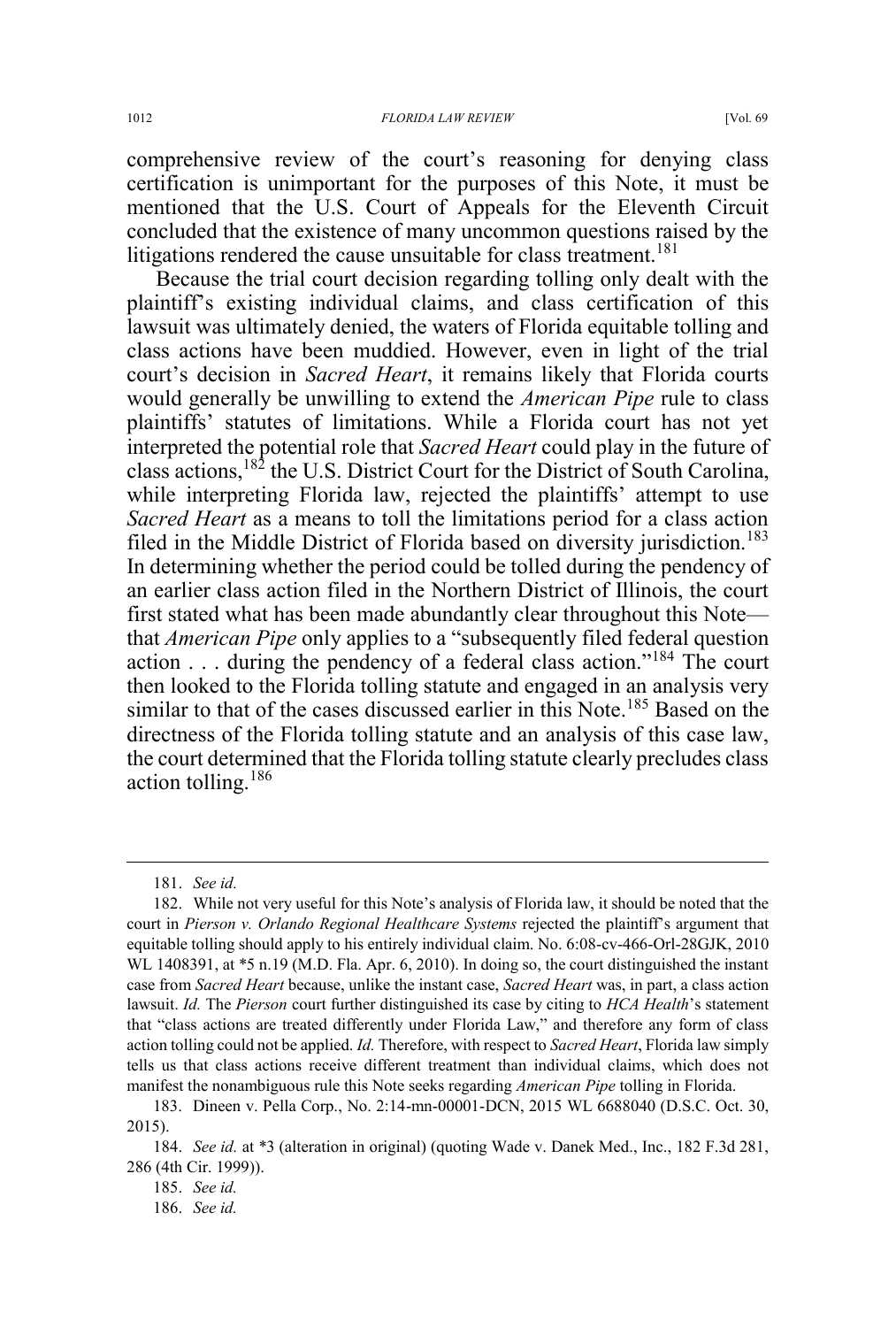The court thus rejected the plaintiffs' reliance on *Sacred Heart*. The court explained that *Sacred Heart*'s holding was based solely on the two Florida Supreme Court cases that do not discuss the Florida tolling statute or class action tolling.<sup>187</sup> The court stated that this precedent only permits putative class members to file individual state law claims within a proscribed amount of time, after the class action is dissolved.<sup>188</sup> The court reasoned that because the precedent relied on by *Sacred Heart* did not indicate that cross-jurisdictional tolling was adopted, Florida law does not allow cross-jurisdictional tolling and therefore the plaintiffs' claims were not tolled by the pendency of the prior action.<sup>189</sup> Even after considering the ambiguities created by *Sacred Heart*, it is clear that Florida law does not offer class action tolling in any form—through statute or equity.

### III. TOLLING SOLUTIONS: AN ANALYSIS OF OTHER JURISDICTIONS

While an in depth analysis of how every state and federal jurisdiction has handled class action tolling is well beyond the scope of this Note, it is beneficial to take a brief look at how several states have incorporated *American Pipe* tolling into their laws. Of the states that have addressed class action tolling, the "overwhelming majority" have adopted it in their own jurisdictions.<sup>190</sup> However, significantly fewer states have addressed the issue of cross-jurisdictional tolling.<sup>191</sup> Therefore, one way that states have addressed the tolling issue is through the common law. Ohio serves as an example of a jurisdiction that has resolved this issue in favor of cross-jurisdictional tolling, with the Ohio Supreme Court's decision in *Vaccariello v. Smith & Nephew Richards, Inc*. <sup>192</sup> Here, the court determined that because Ohio's class action rule was virtually identical to Federal Rule 23, a class action filed in either state or federal court served the same purpose.<sup>193</sup> Therefore, the defendant was put on equal notice, regardless of whether the class action was first filed in state or federal court.<sup>194</sup> The court found that permitting this federal class action

 <sup>187.</sup> *See id.* at \*4.

<sup>188.</sup> *See id.*

<sup>189.</sup> *See id.*

<sup>190.</sup> Gerald D. Jowers, Jr., *The Class Stops the Clock: Some Injured People Don't Consider Litigation Until It Seems Too Late. But a Decades-Old Supreme Court Decision May Help You Save an Apparently Time Barred Claim*, TRIAL, Nov. 2005, at 18, 22.

<sup>191.</sup> *Id.* The issue of cross-jurisdictional tolling arises in two contexts—"whether a federal class action involving state law claims can toll a state's statute of limitations and whether a class action pending in one state can toll the statute of limitations in another." *Id.*

<sup>192. 763</sup> N.E. 2d 160 (Ohio 2002).

<sup>193.</sup> Jowers, *supra* note 190, at 23.

<sup>194.</sup> *Id.*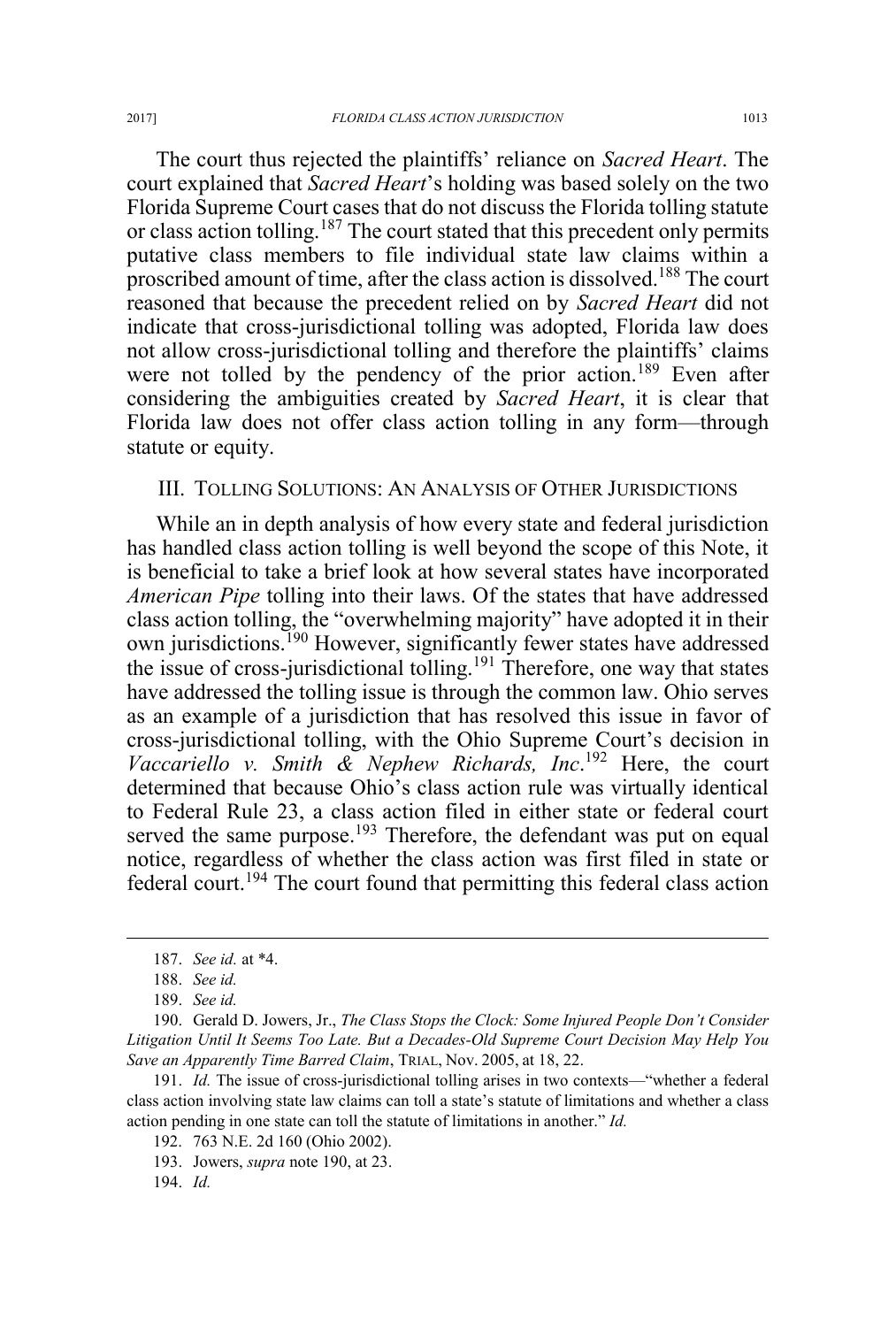to toll the state limitations period did not defeat Ohio's purposes in its own class action rule.<sup>195</sup> Therefore, tolling was permitted.

Beyond the policy rationales discussed by the court in favor of tolling,<sup>196</sup> it is important to note that the similarity of Ohio's class action rule to Federal Rule 23 weighed heavily on the court's decision.<sup>197</sup> This contrasts with the Fourth Circuit's interpretation of Virginia law, which determined that the lack of an analogous state class action statute to Federal Rule 23 pointed to the state's reluctance to adopt federal tolling.<sup>198</sup> Additionally, unlike Ohio, the Fourth Circuit noted that Virginia law disfavored equitable tolling and required courts to strictly construe its statutes of limitations.<sup>199</sup> Finally, and of utmost importance for the proposed solution of this Note, Ohio has a savings statute<sup>200</sup> that permits plaintiffs to bring a new action within one year.<sup>201</sup>

Many state legislatures have enacted savings statutes, in addition to tolling statutes, which provide a plaintiff with a proscribed amount of additional time to refile a claim after the standard limitations period has run.<sup>202</sup> However, to be eligible for this additional time, the plaintiff must have either originally filed a timely suit that was terminated on procedural grounds or obtained a favorable final judgment that was reversed on appeal for procedural grounds.<sup>203</sup> In pertinent part, section  $(A)$  of the Ohio savings statute provides that in any action that is commenced, "if in due time a judgment for the plaintiff is reversed or if the plaintiff fails otherwise than upon the merits," then plaintiff, or his representative if he dies, can "commence a new action within one year after the date of the reversal of the judgment or the plaintiff's failure otherwise than upon the merits."<sup>204</sup> Section (A) also states that it applies to any claim asserted by the defendant in a pleading.<sup>205</sup> Section  $(B)$  of the Ohio savings statute provides for the appropriate action to take if the defendant described in

- 199. *See id.* at 25.
- 200. OHIO REV. CODE ANN. § 2305.19 (LexisNexis 2016).
- 201. Jowers, *supra* note 190, at 25.

205. *Id.*

 <sup>195.</sup> *Id.*

<sup>196.</sup> *Id.* at 23–25. The court also stated that forum shopping would not become an issue after its holding, because allowing for tolling was now only permitted for plaintiffs who could have originally filed in Ohio. *Id.* Additionally, the court reasoned that a contrary holding would discourage Ohio class action members from relying on the original action, as well as encourage the class members to file protective lawsuits in Ohio state courts. *Id.*

<sup>197.</sup> *Id.* at 25.

<sup>198.</sup> *Id.* at 23 (citing Wade v. Danek Med., Inc., 182 F.3d 281, 287 (4th Cir. 1999)).

<sup>202.</sup> *See* Wasserman, *supra* note 60, at 815. "In a 1965 opinion, the Supreme Court identified thirty-one state savings statutes." *Id.* at 815 n.44 (citing Burnett v. N.Y. Cent. R.R., 380 U.S. 424, 431–32 n.9 (1964)).

<sup>203.</sup> *Id.* at 815.

<sup>204.</sup> OHIO REV. CODE ANN. § 2305.19(A).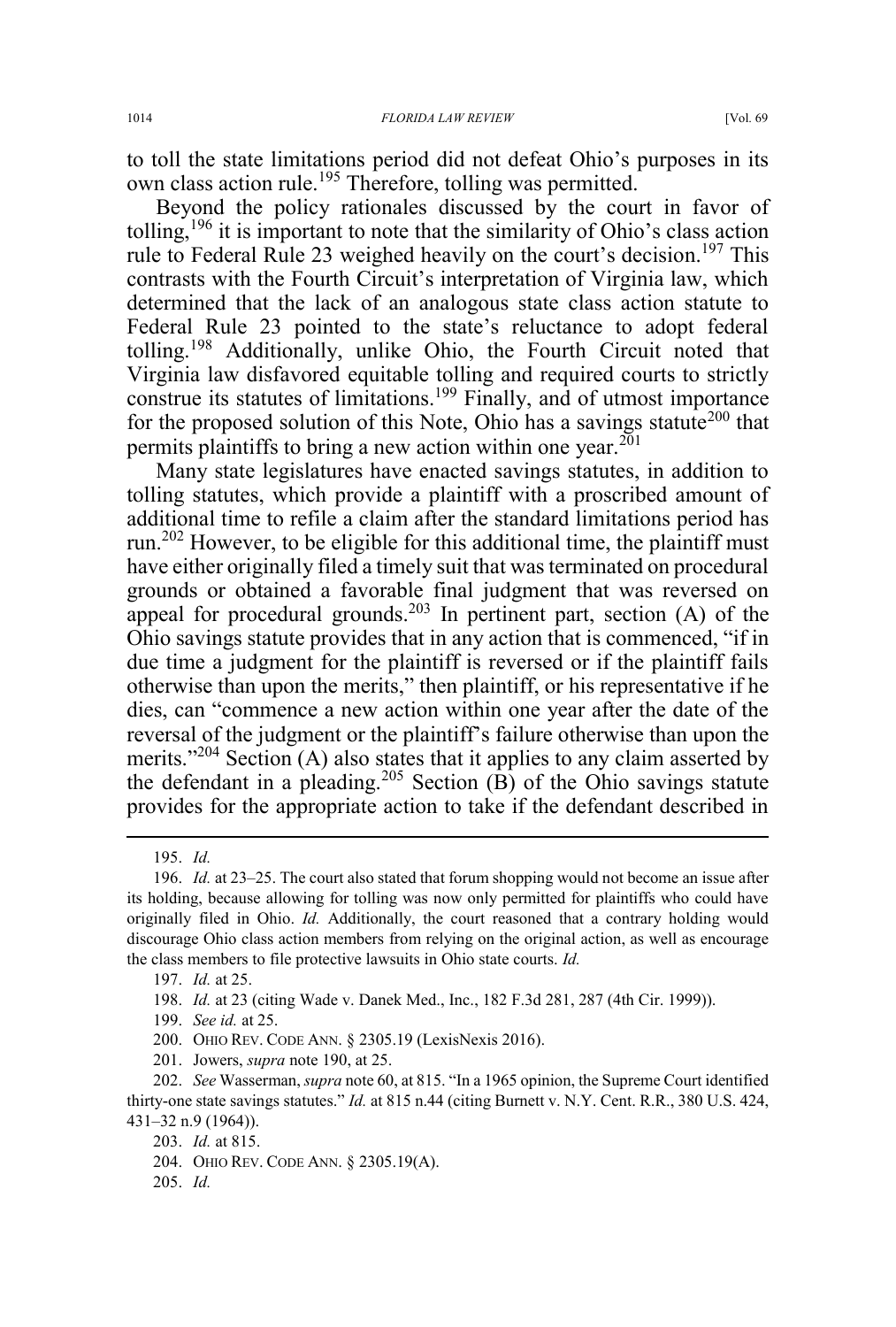section (A) is a foreign or domestic corporation.<sup>206</sup> Section (C) of the statute provides for sections of the Ohio code that are not affected by the savings statute.<sup>207</sup>

The New York Legislature has also enacted a savings statute, which similarly provides that "[i]f an action is timely commenced and is terminated in any other manner than by a voluntary discontinuance, a failure to obtain personal jurisdiction over the defendant, a dismissal of the complaint for neglect to prosecute the action, or a final judgment upon the merits," the plaintiff can commence a new action within six months of the termination.<sup>208</sup> Section (b) of the statute provides for the timeliness of a defendant's assertion of a cause of action or defense when the action is terminated in any manner, as long as the assertion was timely made in the original action.<sup>209</sup> Finally, section (c) provides that the savings statute is applicable to claims brought under workers' compensation law.<sup>210</sup>

The Connecticut Legislature has also enacted a savings statute<sup>211</sup> similar to that of Ohio and New York. Like the other two savings statutes examined, section (a) provides that if any action, originally commenced in a timely manner, has been dismissed for want of jurisdiction, the plaintiff may commence a new action "for the same cause at any time within one year after the determination of the original action.<sup>"212</sup> Section (b) of the statute decreases the additional limitations period to six months for an action brought or continued against an executor after the death of the defendant.<sup>213</sup> Section (c) provides for a limitation on additional time allotted for an appeal from a judgment from the Supreme Court or Appellate Court.<sup>214</sup> Section (d) applies the statute's provisions to defendants who file a cross complaint, to actions between the same parties, and to an action brought to the U.S. circuit or district court for the District of Connecticut that was dismissed "without trial upon its merits or because of lack of jurisdiction in such court."<sup>215</sup> Either the date of dismissal or the determination of the appeal commences the time period to bring the action in state court.<sup>216</sup> Finally, the last section of the Connecticut savings statute permits it to apply to timely filed claims against the state. $217$ 

 206. *Id.* § 2305.19(B). 207. *Id.* § 2305.19(C). 208. N.Y. C.P.L.R. 205(a) (McKinney 2016). 209. *Id.* § 205(b). 210. *Id.* § 205(c). 211. CONN. GEN. STAT. § 52-592 (2016). 212. *Id.* § 52-592(a). 213. *Id.* § 52-592(b). 214. *Id.* § 52-592(c). 215. *Id.* § 52-592(d). 216. *Id.* 217. *Id.* § 52-592(e).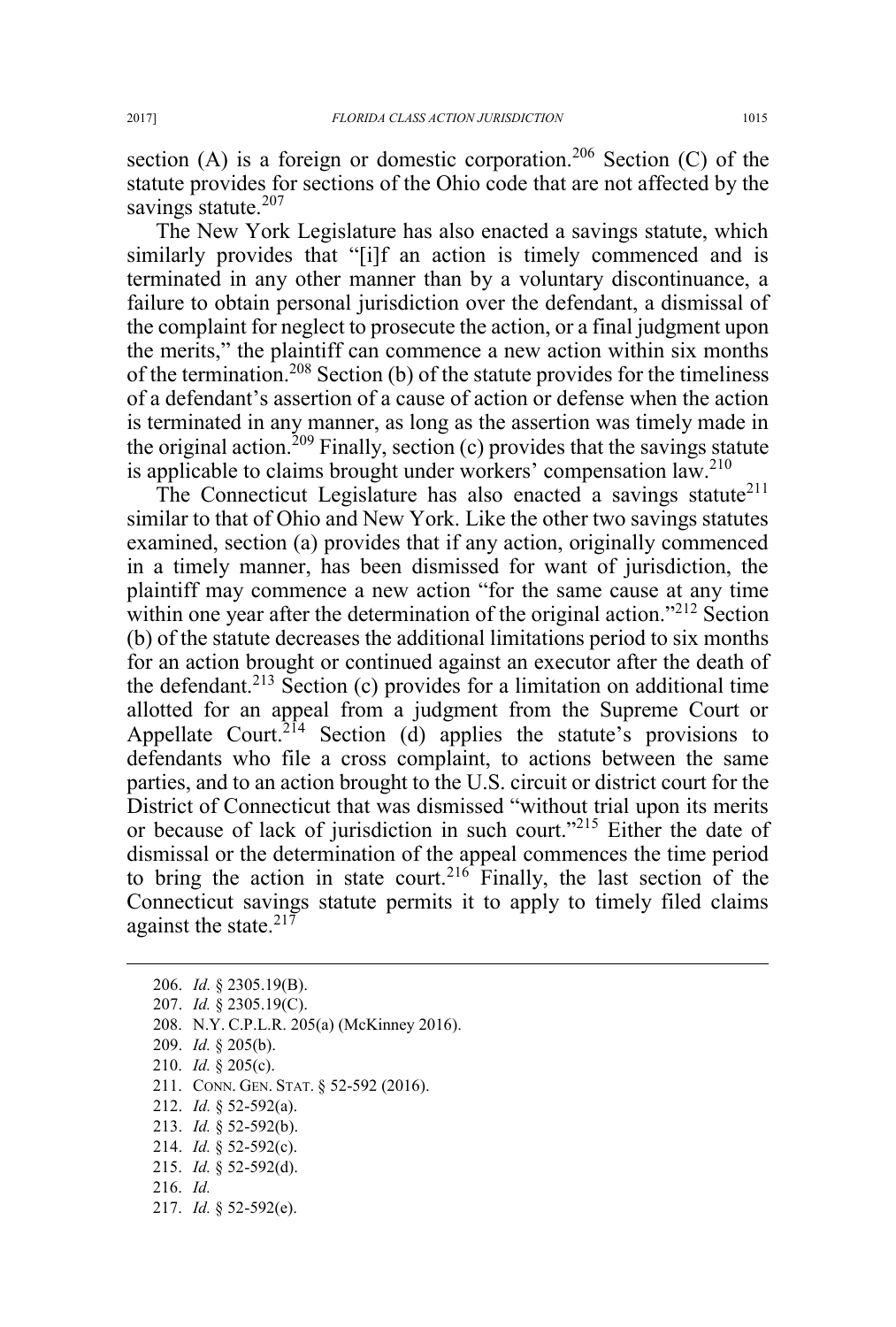### IV. PROPOSAL

As has been extensively discussed, Florida courts reject *American Pipe* tolling. Although *Sacred Heart* provides a glimmer of hope for tolling, its decision does not encompass the class action tolling needed to remedy the statutes of limitations issues that were created by CAFA and the Florida class action statutes, which expanded federal jurisdiction for these claims. Even if *Sacred Heart* represented the current law in Florida, this decision only stands for tolling of the individual class members' claims, not for the class action as a whole. Additionally, the recent rejection of *Sacred Heart*'s holding by a court interpreting Florida law indicates that class tolling, except as specifically enumerated by the Florida tolling statute, is not the law in Florida. Florida law has also never addressed the issue of cross-jurisdictional tolling, which if addressed by a court could solve this issue. A major problem exists for the justice system any time a plaintiff is left without his or her rights adjudicated. Because Florida courts have failed to assimilate any form of *American Pipe* or equitable tolling into Florida law, the Florida legislature must consider this issue.

Unique to this issue in Florida is the lack of notice that the issue itself provides to the body that has the capability of fashioning a solution. As discussed in *HCA Health*, the Florida Constitution gives the judiciary the power to establish rules for the transfer of cases from a court without jurisdiction to a court with jurisdiction.<sup>218</sup> The court in *HCA Health* discussed the impact of this proposition, which is vital to the proposed solution of this Note. Because the power has been in the hands of the judiciary to solve this issue, without piecing together the cases analyzed within this Note, the Legislature has never been confronted with the class action tolling issue. Therefore, it is extremely likely that the Florida Legislature has been without notice of this problem for class plaintiffs. This Note serves as a notice to the Legislature that something must be done to resolve the issue of class action tolling in Florida.

As a solution to this issue, the Florida Legislature should adopt a savings statute, which would toll the limitations period so that plaintiffs could pursue their actions after the statute of limitations has run. This savings statute should specifically allow the class action to be reinstated in the proper state court, notwithstanding the running of the limitations period, after it is dismissed from federal court for lack of jurisdiction. An adequate savings statute could be modeled after another state's savings statute that was enacted to address this same issue. This Note incorporates the three states' savings statutes discussed in Part III, New York, Connecticut, and Ohio, to create a proposed statute for adoption by the

 <sup>218.</sup> *See* HCA Health Servs. of Fla., Inc. v. Hillman, 906 So. 2d 1094, 1099 (Fla. Dist. Ct. App. 2004) (citing FLA. CONST. art. V, § 2(a)).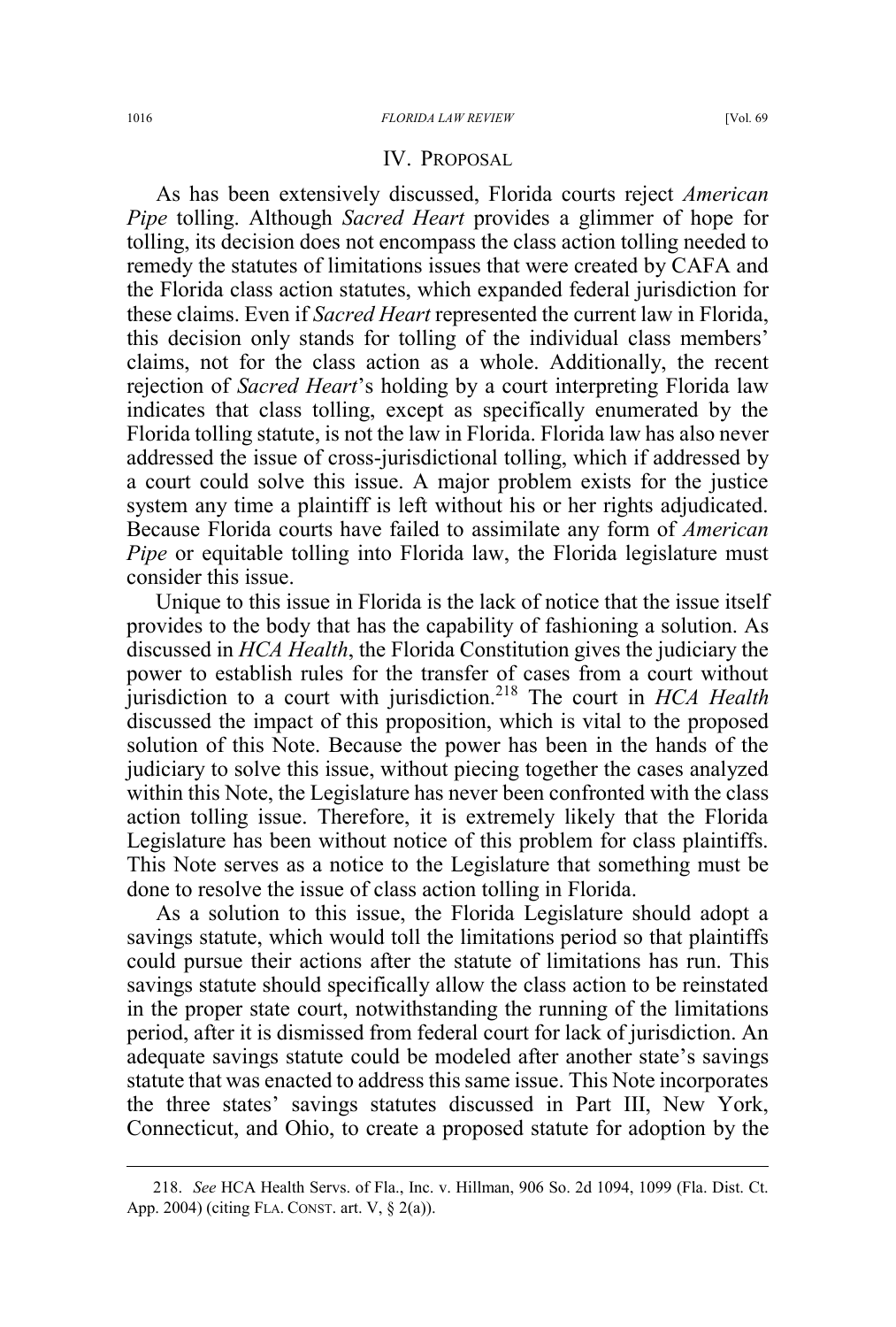Florida Legislature. A savings statute, similar to the three analyzed above in Part III, is detailed below for the Legislature's consideration:

(1) In any action, commenced within the time limited by law, if in due judgment for the plaintiff is reversed or if the plaintiff fails otherwise than upon the merits, or is terminated in any other manner than by a voluntary discontinuance, $2^{19}$  a failure to obtain personal jurisdiction over the defendant, the plaintiff, or if the plaintiff dies and the cause of action survives, the plaintiff's representative or administrator, may continue a new action upon the same transaction or occurrence, or series of transactions or occurrences, within one year<sup>220</sup> after the termination provided that the new action would have been timely commenced at the time of commencement of the prior action.<sup>221</sup>

Moreover, similar to what other states have done, the Florida Legislature could add additional provisions that are particularly applicable to Florida law. Such additional provisions may take the form of limiting the savings statute to address class action lawsuits specifically. This would limit the Legislature's hesitance toward adopting what may be considered an overbroad statute. When considered in light of Florida's tolling statute already in existence, the proposed legislation fulfills the same policy concerns addressed and resolved by the tolling statute essentially, it is unjust for plaintiffs in a class, who have a valid claim of right under the law, to be limited from pursuing this right because of faults outside of their control. In fact, the proposed statute actually mirrors the underlying motives of several of the provisions of the current Florida tolling statute.

As outlined in Part II of this Note, the Florida statute allows for tolling of the limitations period when a person is absent from the state<sup>222</sup> or concealed so that process cannot be served on the defendant.<sup>223</sup> In writing

 <sup>219.</sup> It should be noted that if the Legislature chooses to add a direct mention of class action tolling to the statute, this would be an appropriate location to place a statement identifying whether the Legislature wishes to allow for tolling after class decertification. Because class certification is outside the realm of this Note, it should be stated that this Note does not advocate for the tolling of the limitations period when class certification is at issue.

<sup>220.</sup> This time period should be determined by the Florida Legislature. The suggestion of one year originates from the Connecticut and Ohio savings statutes. CONN. GEN. STAT. § 52-592(a) (2016); OHIO REV. CODE ANN. § 2305.19(A) (LexisNexis 2016). However, as indicated above, New York provides a savings period of six months. N.Y. C.P.L.R. 205(a) (McKinney 2016).

<sup>221.</sup> This statute is comprised of language originating from the savings statutes of New York, Connecticut, and Ohio.

<sup>222.</sup> FLA. STAT. § 95.051(1)(a) (2016).

<sup>223.</sup> *Id.* § 95.051(1)(c).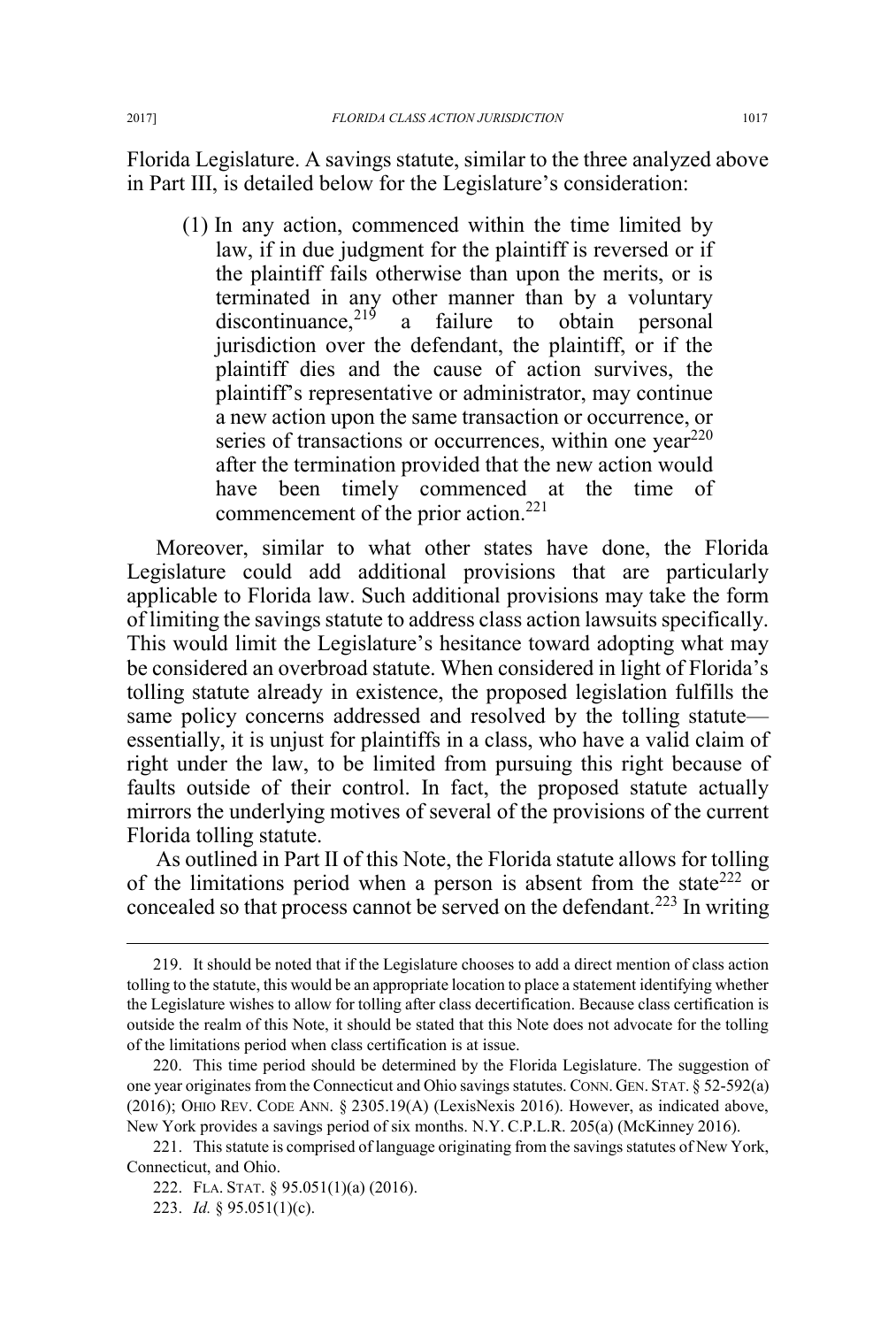this statute, the Legislature wished for plaintiffs to have an opportunity to pursue their claims when situations arise that are completely out of their control, such as the absence of the defendant from the state. Similarly, class plaintiffs, when integrated into a class of hundreds or thousands of other individuals, absolutely cannot change the often detrimental impact of situations, completely outside of their control, that alter a litigation plan. The statute of limitations issue can create one such situation. Therefore, the Legislature's adoption of the suggested savings statute will address the same policy concerns that were considered in the creation of the Florida tolling statute.

In its adoption of this savings statute, the Florida Legislature should adopt a line of reasoning similar to that of the Ohio case law analyzed in Part III of this Note. Notably, the court in *Sacred Heart* used this reasoning in an attempt to allow class action tolling in Florida. In its consideration of the proposed savings statute, the Legislature's line of reasoning should follow this progression: Class actions are valuable methods of pursuing causes of actions in both state and federal courts. These lawsuits prevent multiplicity of suits, make legal processes more efficient and effective, and make remedies available to plaintiffs who would otherwise be left without remedy.<sup>224</sup> Both federal courts and Florida state courts share these same values in permitting class action litigation. It follows that the Florida class action rule is very similar to Federal Rule 23. Further, within the federal forum, courts have adopted the *American Pipe* rule to toll the statute of limitations period. Like in the federal forum, Florida values class actions. Because the Florida Legislature has created a statute that further intermingles the federal and state forums when it comes to class action jurisdiction, $225$  Florida should thus be obliged to adopt a form of tolling similar to that of *American Pipe* and its progeny. This is especially significant when considering the vast number of cases that flood federal courts, thanks to CAFA and the corresponding Florida statute increasing federal jurisdiction for class actions, which permits the limitations period to run on otherwise meritorious claims. However, because Florida case law has opposed the notion of class action tolling, the Legislature is now responsible for adopting a savings statute to remedy this problem.

Florida's adoption of this proposed savings statute is the best method to solve the statute of limitations issue for many reasons. First, Florida already has a tolling statute, so the addition of a savings statute follows the Legislature's motives of bringing justice to plaintiffs who deserve to have their rights adjudicated. Additionally, this solution should appeal to

 <sup>224.</sup> Sacred Heart Health Sys. v. Humana Military Healthcare Serv., No. 3:07cv62/MCR, 2008 WL 2385506, at \*1 (N.D. Fla. June 9, 2008) (quoting Tenney v. City of Miami Beach, 11 So. 2d 188, 189 (Fla. 1942)).

<sup>225.</sup> FLA. STAT. § 768.734.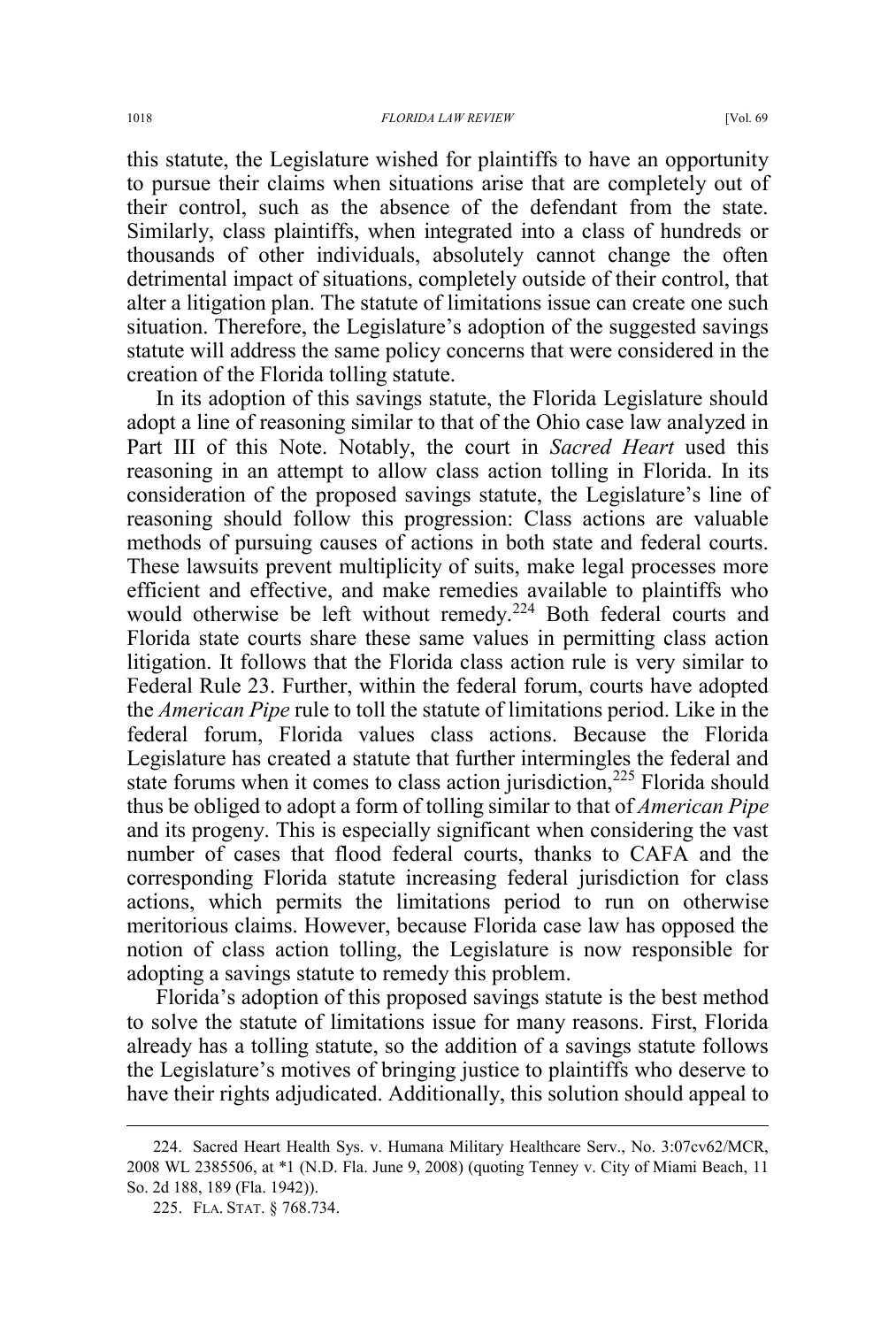the Florida Legislature, because it simply advocates for tolling of the limitations period when it has run for *jurisdictional reasons*. Based on the specifics of the Florida tolling statute, the Legislature values tolling the limitations period for policy reasons similar to those underlying class action tolling for a misidentification of proper jurisdiction. Because proper jurisdiction is the only issue, the Legislature will not be required to consider any additional issues in the complex web of class action litigation when deciding whether to adopt this savings statute.

Moreover, it remains important to weigh the considerations of Florida's adoption of a savings statute and the consequences that this might have on the justice system. Statutes of limitations are important in litigation, as they balance many different competing interests.<sup>226</sup> Five important policy reasons underlie statutes of limitations. First, without a statute of limitations, defendants would always worry about their potential liability and constantly have to preserve evidence to defend themselves.227 Second, "statutes of limitations protect courts from the obligation to adjudicate state claims with the attendant risks of lost evidence, absent witnesses, fading memories, and ultimately, inaccurate fact-finding."<sup>228</sup> Third, statutes of limitations help the judicial system by limiting the amount of claims that can be filed.<sup>229</sup> Fourth, as expressed in the case law analyzed within this Note, statutes of limitations keep plaintiffs from sleeping on their rights.<sup>230</sup> Finally, legislative skepticism may be reflected through the creation of short statutes of limitations.<sup>231</sup>

This Note agrees that the policy concerns of statutes of limitations are important aspects of the legal system. However, when they merely function as a means to keep plaintiffs from having their legal claims heard because of procedural flaws, the value of statutes of limitations becomes greatly decreased in light of the high value of a plaintiff's right to bring his otherwise meritorious claim into the justice system. Therefore, once the Florida Legislature is made aware of the negative impact that statutes of limitations are having on plaintiffs in class action jurisdiction mishaps, the Legislature should agree that the policy goals it considered with respect to statutes of limitations when creating the Florida tolling statute certainly apply to the class actions described within this Note.

### **CONCLUSION**

After considering the gravity of the issue of stranding class plaintiffs without any means to adjudicate their rights, it seems only logical that the

 <sup>226.</sup> *See* Wasserman, *supra* note 60, at 811.

<sup>227.</sup> *Id.*

<sup>228.</sup> *Id.* at 811–12.

<sup>229.</sup> *See id.* at 812.

<sup>230.</sup> *See id.*

<sup>231.</sup> *See id.*